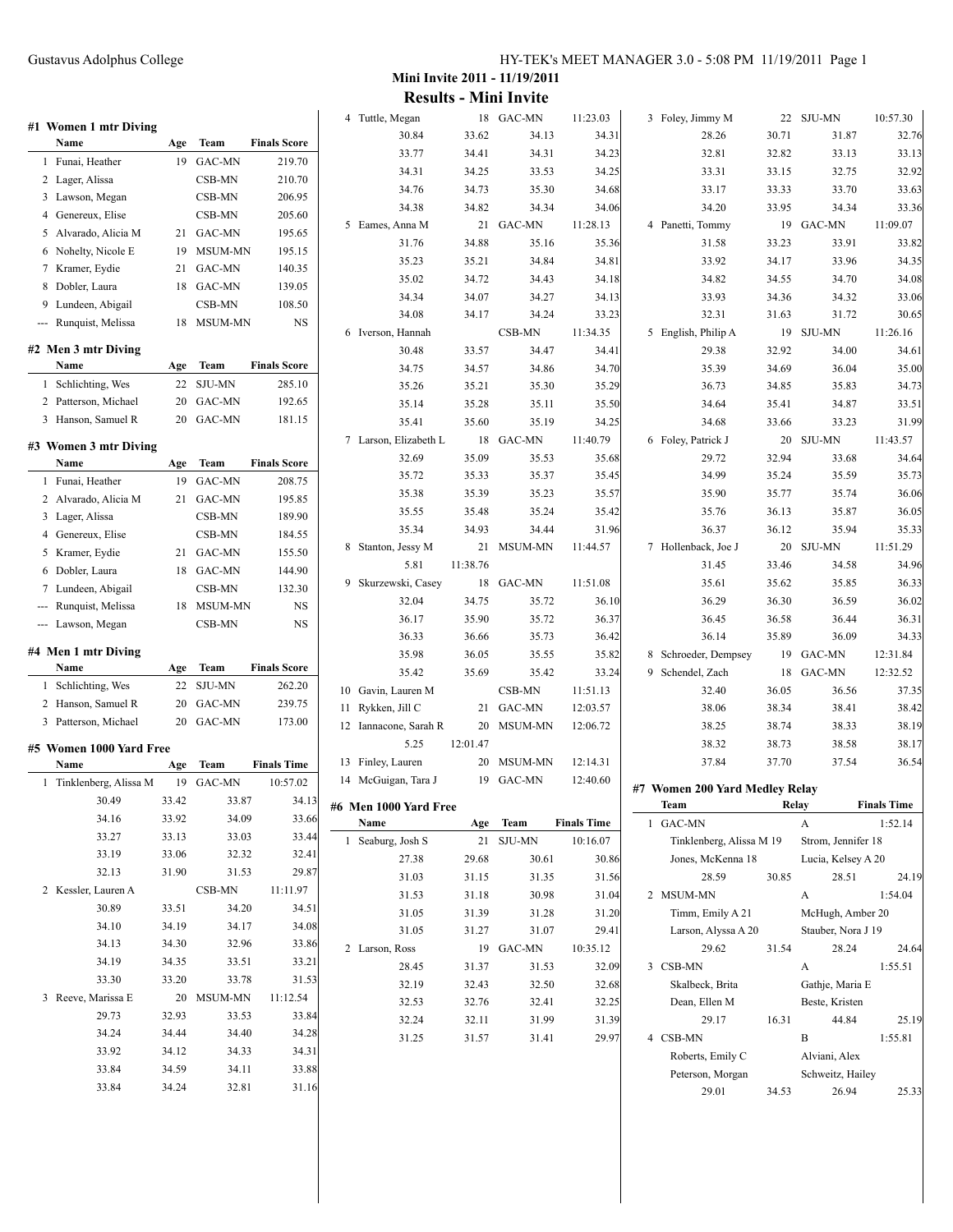|     | (#7 Women 200 Yard Medley Relay) |                     |                        |         |  |
|-----|----------------------------------|---------------------|------------------------|---------|--|
|     | 5 GAC-MN                         |                     | B                      | 1:57.01 |  |
|     | Hannemann, Allyson 21            |                     | Crane, Hannah G 21     |         |  |
|     | Gazzola, Gabe 18                 | Elthon, Serena R 21 |                        |         |  |
|     | 29.70                            | 37.53               | 24.40                  | 25.38   |  |
| 6   | MSUM-MN                          |                     | B                      | 1:57.25 |  |
|     | Reeve, Marissa E 20              |                     | Walsh, Hannah E 19     |         |  |
|     | Rubatt, Rachel M 19              |                     | Edwards, Stefanie D 21 |         |  |
|     | 30.89                            | 33.60               | 27.72                  | 25.04   |  |
| 7   | MSUM-MN                          |                     | $\mathcal{C}$          | 1:58.00 |  |
|     | Ondracek, Taylor 18              |                     | Temperley, Tabby N 20  |         |  |
|     | Schneider, Caitlin A 19          |                     | Stanton, Jessy M 21    |         |  |
|     | 30.94                            | 33.04               | 28.19                  | 25.83   |  |
| 8   | GAC-MN                           |                     | C                      | 1:58.53 |  |
|     | Schlegel, Breanna 18             |                     | Goblirsch, Grace 19    |         |  |
|     | Erickson, Ellie 19               |                     | Iaquinta, Sophia 18    |         |  |
|     | 30.54                            | 34.10               | 28.42                  | 25.47   |  |
| 9   | GAC-MN                           |                     | D                      | 1:59.62 |  |
|     | Arnold, Quinn M 21               |                     | Korba, Steph A 21      |         |  |
|     | Barr, Brogan K 19                |                     | Bymark, Grace A 19     |         |  |
|     | 30.73                            | 33.26               | 29.18                  | 26.45   |  |
|     | 10 GAC-MN                        |                     | E                      | 2:02.00 |  |
|     | Olson, Hannah 18                 |                     | Tschida, Shannon R 20  |         |  |
|     | Behr, Mary Jo 21                 |                     | Wittwer, Josie 19      |         |  |
|     | 32.07                            | 34.32               | 28.50                  | 27.11   |  |
| 11  | CSB-MN                           |                     | C                      | 2:03.18 |  |
|     | Daniels, Briana C 19             |                     | Kessler, Samantha J    |         |  |
|     | Maguire, Katherine               |                     | Peterson, Laura        |         |  |
|     | 32.07                            | 34.06               | 30.80                  | 26.25   |  |
|     | 12 GAC-MN                        |                     | F                      | 2:03.83 |  |
|     | Leahy, Caitlin 18                |                     | Holm, Michaela C 19    |         |  |
|     | Kroll, Allison 19                |                     | Erickson, Emily 19     |         |  |
|     | 32.33                            | 34.98               | 29.92                  | 26.60   |  |
|     | 13 CSB-MN                        |                     | E                      | 2:05.53 |  |
|     | Pennings, Isabel A               |                     | Hanton, Jamie          |         |  |
|     | Ross, Gabby                      |                     | Smith, Annie           |         |  |
|     | 30.90                            | 35.90               | 29.53                  | 29.20   |  |
|     | 14 MSUM-MN                       |                     | D                      | 2:05.66 |  |
|     | Jordan, Stephanie E 19           |                     | Iannacone, Sarah R 20  |         |  |
|     | Carlton, Nicole                  |                     | John, Jami 19          |         |  |
|     | 32.15                            | 38.50               | 28.85                  | 26.16   |  |
| 15  | GAC-MN                           |                     | G                      | 2:12.13 |  |
|     | Backstrom, Stacy L 21            |                     | Nelson, Emma K 21      |         |  |
|     | Beck, Amy E 20                   |                     | Wallace, Avery L 19    |         |  |
|     | 34.46                            | 37.83               | 29.88                  | 29.96   |  |
| 16  | GAC-MN                           |                     | Н                      | 2:13.97 |  |
|     | Anderson, Amber J 19             |                     | Hinrichs, Emma J 20    |         |  |
|     | Hawkinson, Amanda A 20           |                     | Meier, Nicole 19       |         |  |
|     | 33.80                            | 37.85               | 33.16                  | 29.16   |  |
| --- | CSB-MN                           |                     | D                      | DO      |  |
|     | Reza, Nicole L                   |                     | Mackereth, Sarah       |         |  |
|     | Hodorff, Janelle J               |                     | Krantz, Sarah          |         |  |
|     | 32.48                            | 35.60               | 31.69                  | 27.76   |  |
|     |                                  |                     |                        |         |  |

# **Mini Invite 2011 - 11/19/2011 Results - Mini Invite**

|   | #8 Men 200 Yard Medley Relay |       |                                              |                         |  |
|---|------------------------------|-------|----------------------------------------------|-------------------------|--|
|   | Team                         | Relay |                                              | <b>Finals Time</b>      |  |
| 1 | GAC-MN                       |       | A                                            | 1:40.68                 |  |
|   | Van Fossen, Matt B 22        |       | Solis, Zac 18                                |                         |  |
|   | Hoekstra, Elliot J 19        |       |                                              | Nachtsheim, Zach H 22   |  |
|   | 26.55                        | 28.84 | 23.09                                        | 22.20                   |  |
| 2 | <b>SJU-MN</b>                |       | A                                            | 1:41.20                 |  |
|   | Arnold, Logan R              |       | Otis, Jesse S 21                             |                         |  |
|   | Duxbury, Joe T 19            |       | Triggs, Connor J 19                          |                         |  |
|   | 26.40                        | 29.01 | 24.06                                        | 21.73                   |  |
| 3 | GAC-MN                       |       | B                                            | 1:42.28                 |  |
|   |                              |       |                                              |                         |  |
|   | Herold, Kyle 18              |       | Crady, Peter 20                              |                         |  |
|   | Olson-Anstett, Sam W 19      |       | Teigen, Gunnar L 21                          |                         |  |
|   | 26.82                        | 28.18 | 24.39                                        | 22.89                   |  |
| 4 | GAC-MN                       |       | C                                            | 1:43.92                 |  |
|   | Larson, Ross 19              |       | Thomsen, Jens 19                             |                         |  |
|   | Stewart, Ben D 21            |       | Taylor, Evan 21                              |                         |  |
|   | 26.17                        | 29.31 | 25.17                                        | 23.27                   |  |
| 5 | GAC-MN                       |       | D                                            | 1:46.70                 |  |
|   | Gardner, Zach R 20           |       | Poblocki, Joe R 19                           |                         |  |
|   | Kemna, Jacob R 22            |       | Bram, Christopher 18                         |                         |  |
|   | 28.64                        | 29.13 | 25.77                                        | 23.16                   |  |
| 6 | <b>SJU-MN</b>                |       | B                                            | 1:46.94                 |  |
|   | Quinby, JD D 19              |       | Evich, Alexander M 22                        |                         |  |
|   | Hamel, Nick W 19             |       | Bohman, Brian J 19                           |                         |  |
|   | 27.90                        | 30.36 | 25.28                                        | 23.40                   |  |
| 7 | GAC-MN                       |       | E                                            | 1:49.91                 |  |
|   | Rosell, Adam J 20            |       |                                              | Almen-Sjogren, Chris 21 |  |
|   | Allen, Jeffery 21            |       | Krippner, Tim 20                             |                         |  |
|   | 28.95                        | 31.65 | 25.44                                        | 23.87                   |  |
| 8 | <b>SJU-MN</b>                |       | C                                            | 1:51.02                 |  |
|   | Matttys, Joshua D 19         |       | Sachs, Justin T 18                           |                         |  |
|   | Freitag, Bennett W 19        |       | Radomski, Wiley 21                           |                         |  |
|   | 28.39                        | 32.17 | 25.76                                        | 24.70                   |  |
| 9 | <b>SJU-MN</b>                |       | D                                            | 1:58.24                 |  |
|   |                              |       |                                              |                         |  |
|   | Schwietz, Preston T 19       |       | Hanson, Brandon M 18<br>Berger, Michael D 19 |                         |  |
|   | Donaldson, Doug C 21         |       |                                              |                         |  |
|   | 30.42                        | 31.29 | 30.64                                        | 25.89                   |  |
|   | #9  Women 200 Yard Free      |       |                                              |                         |  |
|   | Name                         | Age   | Team                                         | <b>Finals Time</b>      |  |
| 1 | Blum, Nicole G               | 20    | <b>MSUM-MN</b>                               | 1:58.70                 |  |
|   | 27.19                        | 29.35 | 31.15                                        | 31.01                   |  |
| 2 | Schweitz, Hailey             |       | CSB-MN                                       | 2:02.99                 |  |
|   | 28.45                        | 31.12 | 32.07                                        | 31.35                   |  |
| 3 | Wood, Mary L                 |       | CSB-MN                                       | 2:03.82                 |  |
|   | 28.85                        | 31.41 | 32.01                                        | 31.55                   |  |
| 4 | Jones, McKenna               | 18    | GAC-MN                                       | 2:05.77                 |  |
|   | 29.00                        | 31.73 | 32.76                                        | 32.28                   |  |
| 5 | Jordan, Stephanie E          | 19    | MSUM-MN                                      | 2:05.81                 |  |
|   |                              |       |                                              |                         |  |
|   | 28.89                        | 31.67 | 32.61                                        | 32.64                   |  |
| 6 | Hund, Sarah E                | 20    | <b>GAC-MN</b>                                | 2:05.88                 |  |
|   | 28.83                        | 32.19 | 32.39                                        | 32.47                   |  |
| 7 | Daniels, Briana C            | 19    | CSB-MN                                       | 2:05.96                 |  |
|   | 29.25                        | 31.30 | 32.46                                        | 32.95                   |  |
| 8 | Wittwer, Josie               | 19    | GAC-MN                                       | 2:06.55                 |  |
|   | 28.69                        | 31.16 | 32.90                                        | 33.80                   |  |

| 9     | Carlton, Nicole       |       | MSUM-MN       | 2:06.57              |
|-------|-----------------------|-------|---------------|----------------------|
|       | 28.89                 | 31.50 | 32.50         | 33.68                |
| 10    | Vogl, Kathryn R       |       | CSB-MN        | 2:08.38              |
|       | 29.91                 | 32.48 | 33.27         | 32.72                |
| 11    | Aune, Melissa         | 21    | GAC-MN        | 2:08.42              |
|       | 30.52                 | 32.83 | 33.08         | 31.99                |
| 12    | Hamand, Katharine     |       | CSB-MN        | 2:08.93              |
|       | 29.53                 | 32.34 | 33.54         | 33.52                |
| 13    | Skurzewski, Casey     | 18    | GAC-MN        | 2:08.96              |
|       | 30.15                 | 32.57 | 33.67         | 32.57                |
| $*14$ | Goblirsch, Grace      | 19    | GAC-MN        | 2:09.11              |
|       | 30.32                 | 32.76 | 33.30         | 32.73                |
| $*14$ | Erickson, Laura       | 19    | GAC-MN        | 2:09.11              |
|       | 30.76                 | 33.37 | 32.60         | 32.38                |
| 16    | Tuttle, Megan         | 18    | GAC-MN        | 2:09.47              |
|       | 29.84                 | 32.32 | 33.88         | 33.43                |
| 17    | Erickson, Emily       | 19    | <b>GAC-MN</b> | 2:10.22              |
|       | 30.72                 | 32.44 | 33.42         | 33.64                |
| 18    | Maguire, Katherine    |       | CSB-MN        | 2:10.69              |
|       | 29.88                 | 33.85 | 33.77         | 33.19                |
|       | 19 Beck, Amy E        | 20    | GAC-MN        | 2:11.98              |
|       | 31.04                 | 33.76 | 33.74         | 33.44                |
| 20    | Hansen, Nikki M       | 20    | GAC-MN        | 2:11.99              |
|       | 30.04                 | 32.81 | 34.15         | 34.99                |
| 21    | Nystrom, Katherine E  |       | CSB-MN        | 2:12.25              |
|       | 30.70                 | 33.30 | 34.29         | 33.96                |
| 22    | Tschida, Shannon R    | 20    | GAC-MN        | 2:12.90              |
|       | 30.44                 | 33.43 | 34.63         | 34.40                |
| 23    | Nelson, Emma K        | 21    | GAC-MN        | 2:13.16              |
|       | 31.51                 | 33.77 | 34.20         | 33.68                |
| 24    | Krantz, Sarah         |       | CSB-MN        | 2:14.85              |
|       | 32.13                 | 34.60 | 35.07         | 33.05                |
| 25    | Wallace, Avery L      | 19    | GAC-MN        | 2:15.96              |
|       | 31.55                 | 34.92 | 35.09         | 34.40                |
| 26    | Backstrom, Stacy L    | 21    | GAC-MN        | 2:16.09              |
|       | 31.13                 | 34.12 | 35.81         | 35.03                |
| 27    | Hechsel, Jessica K    |       | 19 GAC-MN     | 2:18.15              |
|       | 31.62                 | 34.47 | 36.11         | 35.95                |
| 28    | McGuigan, Tara J      | 19    | GAC-MN        | 2:22.52              |
|       | 32.26                 | 35.89 | 37.76         | 36.61                |
|       | 29 Goldschmidt, Aimee | 19    | GAC-MN        | 2:22.92              |
|       | 31.60                 | 35.61 | 37.57         | 38.14                |
|       | 30 Meany, Lizabeth    |       | CSB-MN        | 2:36.26              |
|       | 33.95                 | 38.58 | 41.04         | 42.69                |
|       | #10 Men 200 Yard Free |       |               |                      |
|       | <b>Name</b>           |       |               | Age Team Finals Time |
|       | 1 Schultze Billy L.   |       | $21$ GAC-MN   | 1.4845               |

| Name              | Age   | <b>Team</b>   | <b>Finals Time</b>                        |
|-------------------|-------|---------------|-------------------------------------------|
| Schultze, Billy L | 21    | GAC-MN        | 1:48.45                                   |
| 25.03             | 27.79 |               | 27.67                                     |
| 2 Nimens, Ty R    | 22    | <b>SJU-MN</b> | 1:48.55                                   |
| 25.09             | 27.76 |               | 27.22                                     |
| Solis, Zac        | 18    | GAC-MN        | 1:50.69                                   |
| 25.84             | 28.39 |               | 27.76                                     |
| Stewart, Ben D    | 21    | GAC-MN        | 1:51.98                                   |
| 25.86             | 28.67 |               | 29.23                                     |
| Teigen, Gunnar L  | 21    | GAC-MN        | 1:52.04                                   |
| 26.20             | 28.55 |               | 28.43                                     |
|                   |       |               | 27.96<br>28.48<br>28.70<br>28.22<br>28.86 |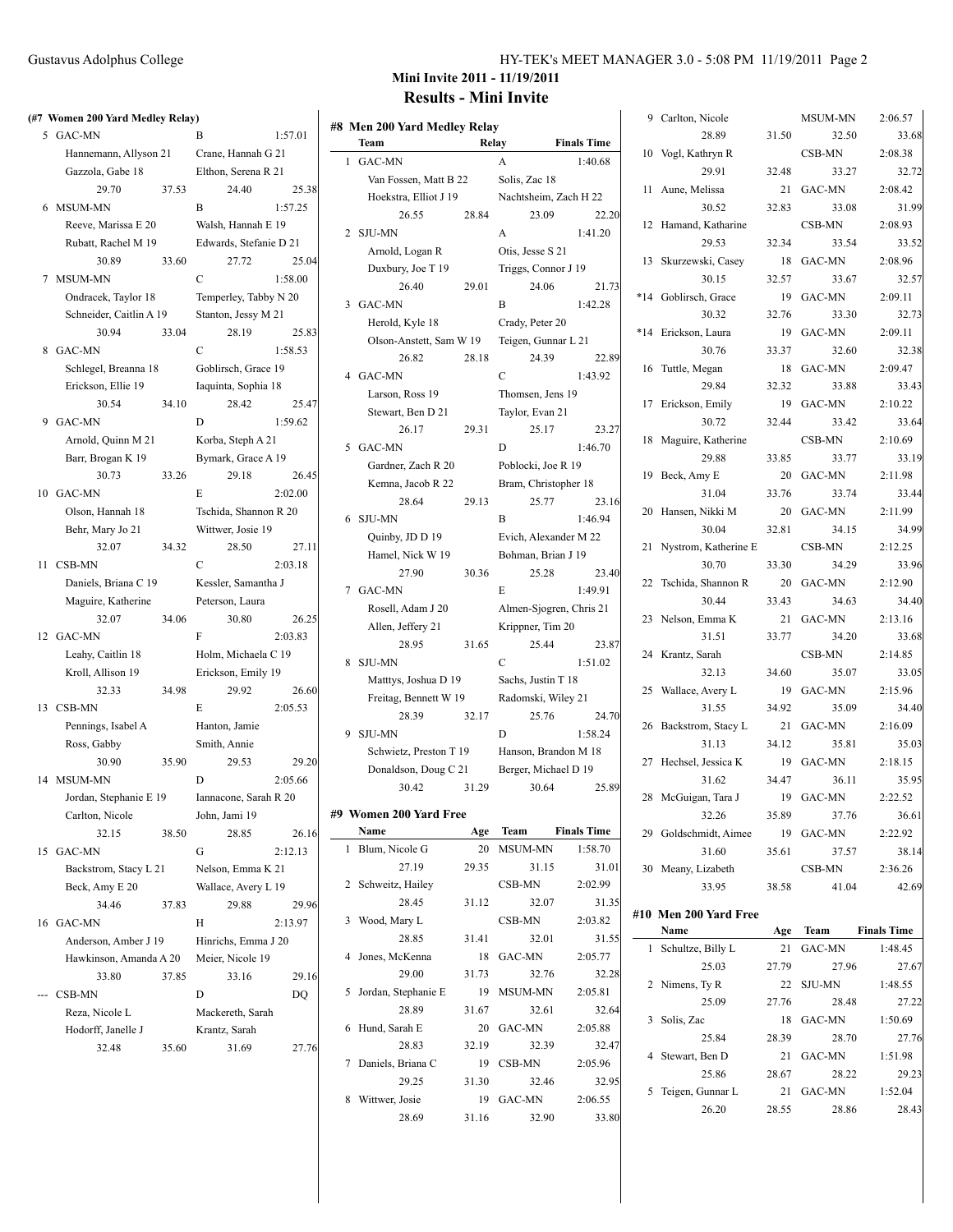|    | Name                     | Age   | Team          | <b>Finals Time</b> |
|----|--------------------------|-------|---------------|--------------------|
|    | #11  Women 100 Yard Back |       |               |                    |
|    | 28.86                    | 32.08 | 34.83         | 36.01              |
|    | 12 Radomski, Wiley       | 21    | SJU-MN        | 2:11.78            |
|    | 28.91                    | 31.74 | 33.78         | 31.84              |
|    | 11 Foley, Patrick J      | 20    | SJU-MN        | 2:06.27            |
|    | 28.89                    | 32.46 | 32.69         | 31.28              |
| 10 | Hollenback, Joe J        | 20    | <b>SJU-MN</b> | 2:05.32            |
|    | 27.62                    | 30.46 | 31.15         | 28.78              |
| 9  | Gurung, Kent             | 19    | <b>GAC-MN</b> | 1:58.01            |
|    | 26.40                    | 28.75 | 30.18         | 30.97              |
|    | 8 Zachman, Jay           | 19    | SJU-MN        | 1:56.30            |
|    | 25.92                    | 28.82 | 30.03         | 29.57              |
|    | 7 Manley, Steve          |       | 22 GAC-MN     | 1:54.34            |
|    | 26.43                    | 29.11 | 28.46         | 29.91              |
|    | 6 Maakestad, Ben E       | 20    | SJU-MN        | 1:53.91            |
|    | (#10 Men 200 Yard Free)  |       |               |                    |
|    |                          |       |               |                    |

| 1  | Skalbeck, Brita     |       | CSB-MN         | 1:01.69 |
|----|---------------------|-------|----------------|---------|
|    | 30.30               | 31.39 |                |         |
| 2  | Roberts, Emily C    |       | CSB-MN         | 1:02.16 |
|    | 30.76               | 31.40 |                |         |
| 3  | Temperley, Tabby N  | 20    | MSUM-MN        | 1:03.47 |
|    | 30.98               | 32.49 |                |         |
| 4  | Hannemann, Allyson  | 21    | GAC-MN         | 1:03.68 |
|    | 31.05               | 32.63 |                |         |
| 5  | Olson, Katie        | 18    | GAC-MN         | 1:04.12 |
|    | 31.08               | 33.04 |                |         |
| 6  | Timm, Emily A       | 21    | <b>MSUM-MN</b> | 1:04.90 |
|    | 31.58               | 33.32 |                |         |
| 7  | Kessler, Samantha J |       | CSB-MN         | 1:05.40 |
|    | 32.25               | 33.15 |                |         |
| 8  | Schlegel, Breanna   | 18    | GAC-MN         | 1:05.65 |
|    | 31.76               | 33.89 |                |         |
| 9  | Arnold, Quinn M     | 21    | GAC-MN         | 1:05.67 |
|    | 32.14               | 33.53 |                |         |
| 10 | Ondracek, Taylor    | 18    | MSUM-MN        | 1:06.21 |
|    | 32.54               | 33.67 |                |         |
| 11 | Reeve, Marissa E    | 20    | MSUM-MN        | 1:06.45 |
|    | 32.53               | 33.92 |                |         |
| 12 | Lucia, Kelsey A     | 20    | GAC-MN         | 1:06.90 |
|    | 33.19               | 33.71 |                |         |
| 13 | Beck, Amy E         | 20    | GAC-MN         | 1:07.62 |
|    | 33.25               | 34.37 |                |         |
| 14 | Elthon, Serena R    | 21    | GAC-MN         | 1:07.97 |
|    | 33.44               | 34.53 |                |         |
| 15 | Leahy, Caitlin      | 18    | GAC-MN         | 1:08.82 |
|    | 33.67               | 35.15 |                |         |
| 16 | Olson, Hannah       | 18    | GAC-MN         | 1:10.16 |
|    | 34.10               | 36.06 |                |         |
| 17 | Ross, Gabby         |       | CSB-MN         | 1:10.17 |
|    | 34.19               | 35.98 |                |         |
| 18 | Erickson, Emily     | 19    | GAC-MN         | 1:11.74 |
|    | 35.73               | 36.01 |                |         |
| 19 | Reza, Nicole L      |       | CSB-MN         | 1:11.75 |
|    | 34.55               | 37.20 |                |         |

**Mini Invite 2011 - 11/19/2011**

|                | <b>Results - Mini Invite</b>             |             |                   |                    |
|----------------|------------------------------------------|-------------|-------------------|--------------------|
| $*20$          | Anderson, Amber J                        | 19          | GAC-MN            | 1:12.67            |
|                | 36.02                                    | 36.65       |                   |                    |
| *20            | Hund, Sarah E                            | 20          | <b>GAC-MN</b>     | 1:12.67            |
|                | 35.47                                    | 37.20       |                   |                    |
| 22             | Hinrichs, Abby                           | 18          | GAC-MN            | 1:13.16            |
|                | 35.59                                    | 37.57       |                   |                    |
| 23             | Backstrom, Stacy L                       | 21          | <b>GAC-MN</b>     | 1:14.08            |
|                | 35.95                                    | 38.13       |                   |                    |
| 24             | Roesler, Margaret                        |             | CSB-MN            | 1:14.22            |
|                | 35.91                                    | 38.31       |                   |                    |
|                |                                          |             |                   |                    |
|                | #12 Men 100 Yard Back                    |             |                   |                    |
|                | Name                                     | Age         | Team              | <b>Finals Time</b> |
| 1              | Arnold, Logan R                          |             | <b>SJU-MN</b>     | 56.33              |
|                | 27.45                                    | 28.88       |                   |                    |
| 2              | Herold, Kyle                             | 18          | GAC-MN            | 57.06              |
|                | 28.24                                    | 28.82       |                   |                    |
| 3              | Solis, Zac                               | 18          | GAC-MN            | 57.21              |
| $\overline{4}$ | 28.77                                    | 28.44       | <b>SJU-MN</b>     |                    |
|                | Quinby, JD D<br>28.84                    | 19<br>30.71 |                   | 59.55              |
| 5              | Wagle, Matt                              | 18          | GAC-MN            | 1:00.58            |
|                | 28.94                                    | 31.64       |                   |                    |
| 6              | Matttys, Joshua D                        | 19          | <b>SJU-MN</b>     | 1:01.22            |
|                | 30.13                                    | 31.09       |                   |                    |
| 7              | Schendel, Zach                           | 18          | <b>GAC-MN</b>     | 1:03.69            |
|                | 31.01                                    | 32.68       |                   |                    |
| 8              | Schwietz, Preston T                      | 19          | <b>SJU-MN</b>     | 1:04.83            |
|                | 31.57                                    | 33.26       |                   |                    |
| 9              | Allen, Jeffery                           | 21          | <b>GAC-MN</b>     | 1:05.18            |
|                | 31.43                                    | 33.75       |                   |                    |
| 10             | Schroeder, Dempsey                       | 19          | <b>GAC-MN</b>     | 1:05.60            |
|                | 31.07                                    | 34.53       |                   |                    |
|                |                                          |             |                   |                    |
|                | #13 Women 50 Yard Free                   |             |                   |                    |
|                | Name                                     | Age         | Team              | <b>Finals Time</b> |
|                | 1 Lucia, Kelsey A                        | 20          | <b>GAC-MN</b>     | 24.94              |
| 2              | Olson, Katie                             | 18          | GAC-MN            | 25.28              |
| 3              | Pennings, Isabel A                       |             | CSB-MN            | 25.56              |
| 4              | Stauber, Nora J                          | 19          | MSUM-MN           | 25.57              |
| 5              | Beste, Kristen                           |             | CSB-MN            | 25.69              |
| 6              | Skalbeck, Brita                          |             | CSB-MN            | 25.79              |
| 7              | Schneider, Caitlin A                     | 19          | MSUM-MN           | 26.25              |
| 8              | Iaquinta, Sophia                         | 18          | GAC-MN            | 26.33              |
| 9              | Elthon, Serena R                         | 21          | GAC-MN            | 26.36              |
| 10             | Kaiser, Katherine                        |             | CSB-MN            | 26.75              |
| 11             | John, Jami                               | 19          | MSUM-MN           | 26.92              |
| 12             | Nystrom, Katherine E<br>Rubatt, Rachel M |             | CSB-MN            | 26.95              |
| 13<br>14       | Cady, Tessa C                            | 19<br>18    | MSUM-MN           | 26.97<br>27.03     |
| 15             | Peters, Katherine A                      |             | MSUM-MN<br>CSB-MN | 27.10              |
| 16             | Erickson, Laura                          | 19          | GAC-MN            | 27.23              |
| 17             | Hamand, Katharine                        |             | CSB-MN            | 27.39              |
| 18             | Nelson, Emma K                           | 21          | GAC-MN            | 28.24              |
| 19             | Ondracek, Taylor                         | 18          | MSUM-MN           | 28.32              |
| 20             | Hechsel, Jessica K                       | 19          | GAC-MN            | 29.17              |

21 Hodorff, Janelle J CSB-MN 29.44 \*22 Hinrichs, Emma J 20 GAC-MN 29.73

| *22            | Evich, Dominique V        |             | CSB-MN                | 29.73              |
|----------------|---------------------------|-------------|-----------------------|--------------------|
| 24             | Wallace, Avery L          | 19          | <b>GAC-MN</b>         | 29.92              |
| 25             | Smith, Annie              |             | CSB-MN                | 30.40              |
| 26             | Hinrichs, Abby            | 18          | GAC-MN                | 30.59              |
| 27             | Meany, Lizabeth           |             | CSB-MN                | 31.55              |
| ---            | Erickson, Ellie           | 19          | <b>GAC-MN</b>         | NS                 |
|                | #14 Men 50 Yard Free      |             |                       |                    |
|                | Name                      | Age         | Team                  | <b>Finals Time</b> |
| 1              | Youngdahl, Kurt           | 18          | GAC-MN                | 22.49              |
| 2              | Nachtsheim, Zach H        | 22          | GAC-MN                | 22.71              |
| 3              | Duxbury, Joe T            | 19          | <b>SJU-MN</b>         | 22.77              |
| 4              | Triggs, Connor J          | 19          | <b>SJU-MN</b>         | 22.96              |
| 5              | Olson-Anstett, Sam W      | 19          | GAC-MN                | 23.35              |
| 6              | Van Fossen, Matt B        | 22          | <b>GAC-MN</b>         | 23.70              |
| 7              | Taylor, Evan              | 21          | GAC-MN                | 24.01              |
| 8              | Bram, Christopher         | 18          | <b>GAC-MN</b>         | 24.04              |
| 9              | Nimens, Ty R              | 22          | <b>SJU-MN</b>         | 24.20              |
| 10             | Krippner, Tim             | 20          | GAC-MN                | 25.12              |
| 11             | Wagle, Matt               | 18          | <b>GAC-MN</b>         | 25.16              |
| 12             | Maakestad, Ben E          | 20          | <b>SJU-MN</b>         | 25.28              |
| 13             | Berger, Michael D         | 19          | <b>SJU-MN</b>         | 25.95              |
| 14             | Radomski, Wiley           | 21          | <b>SJU-MN</b>         | 26.26              |
| 15             | Donaldson, Doug C         | 21          | <b>SJU-MN</b>         | 26.53              |
| 16             | Almen-Sjogren, Chris      | 21          | GAC-MN                | 26.61              |
| ---            | Schwietz, Preston T       | 19          | <b>SJU-MN</b>         | NS                 |
|                |                           |             |                       |                    |
|                | #15 Women 100 Yard Breast |             |                       |                    |
| 1              | Name                      | Age         | Team<br><b>GAC-MN</b> | <b>Finals Time</b> |
|                | Strom, Jennifer<br>31.13  | 18          |                       | 1:08.01            |
| $\overline{c}$ | McHugh, Amber             | 36.88<br>20 | <b>MSUM-MN</b>        | 1:11.46            |
|                |                           |             |                       |                    |
|                |                           |             |                       |                    |
|                | 33.41                     | 38.05       |                       |                    |
| 3              | Triggs, Carolyn M         |             | CSB-MN                | 1:12.29            |
|                | 34.48                     | 37.81       |                       |                    |
| 4              | Gathje, Maria E<br>34.89  |             | CSB-MN                | 1:14.01            |
|                |                           | 39.12       |                       |                    |
| 5              | Walsh, Hannah E<br>35.50  | 19          | <b>MSUM-MN</b>        | 1:14.45            |
| 6              |                           | 38.95<br>21 | GAC-MN                | 1:14.78            |
|                | Korba, Steph A            | 39.17       |                       |                    |
| 7              | 35.61<br>Gazzola, Gabe    | 18          | GAC-MN                | 1:15.26            |
|                | 35.15                     | 40.11       |                       |                    |
| 8              | Goblirsch, Grace          | 19          | GAC-MN                | 1:15.84            |
|                | 36.19                     | 39.65       |                       |                    |
|                | 9 Crane, Hannah G         | 21          | GAC-MN                | 1:16.11            |
|                | 35.59                     | 40.52       |                       |                    |
|                | 10 Alviani, Alex          |             | CSB-MN                | 1:16.42            |
|                | 36.28                     | 40.14       |                       |                    |
| 11             | Lyle, Abby J              | 19          | GAC-MN                | 1:16.59            |
|                | 36.08                     | 40.51       |                       |                    |
|                | 12 Mackereth, Sarah       |             | CSB-MN                | 1:19.30            |
|                | 37.04                     | 42.26       |                       |                    |
| 13             | Hanton, Jamie             |             | CSB-MN                | 1:20.27            |
|                | 37.71                     | 42.56       |                       |                    |
| 14             | Bosch, Jenna A            |             | CSB-MN                | 1:20.62            |
|                | 38.48                     | 42.14       |                       |                    |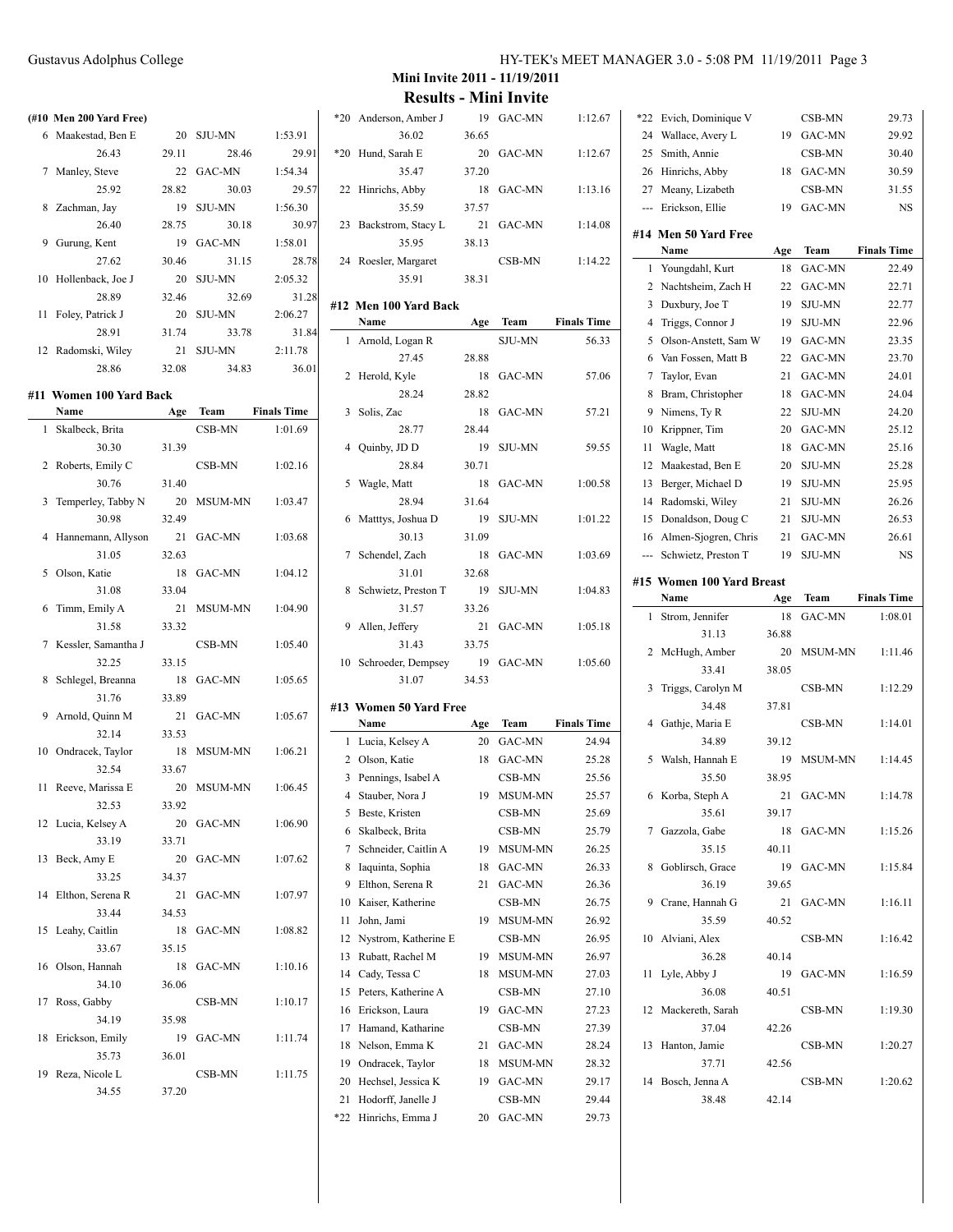#### **(#15 Women 100 Yard Breast)**

|    | 15 Walker, Sandie     | 21    | GAC-MN | 1:21.13 |
|----|-----------------------|-------|--------|---------|
|    | 38.07                 | 43.06 |        |         |
|    | 16 Goldschmidt, Aimee | 19    | GAC-MN | 1:21.71 |
|    | 38.36                 | 43.35 |        |         |
| 17 | Meier, Nicole         | 19    | GAC-MN | 1:24.33 |
|    | 40.46                 | 43.87 |        |         |
|    | 18 Hinrichs, Emma J   | 20    | GAC-MN | 1:25.73 |
|    | 41.87                 | 43.86 |        |         |

#### **#16 Men 100 Yard Breast**

|    | Name                 | Age   | Team          | <b>Finals Time</b> |
|----|----------------------|-------|---------------|--------------------|
| 1  | Otis, Jesse S        | 21    | <b>SJU-MN</b> | 1:04.21            |
|    | 30.57                | 33.64 |               |                    |
| 2  | Crady, Peter         | 20    | GAC-MN        | 1:04.37            |
|    | 29.52                | 34.85 |               |                    |
| 3  | Hoekstra, Elliot J   | 19    | GAC-MN        | 1:05.11            |
|    | 30.17                | 34.94 |               |                    |
| 4  | Thomsen, Jens        | 19    | GAC-MN        | 1:06.04            |
|    | 30.45                | 35.59 |               |                    |
| 5  | Erickson, Aaron      | 18    | GAC-MN        | 1:06.95            |
|    | 31.27                | 35.68 |               |                    |
| 6  | Bohman, Brian J      | 19    | <b>SJU-MN</b> | 1:07.07            |
|    | 32.06                | 35.01 |               |                    |
| 7  | Blomquist, Erik      | 19    | GAC-MN        | 1:07.87            |
|    | 31.80                | 36.07 |               |                    |
| 8  | Poblocki, Joe R      | 19    | GAC-MN        | 1:08.14            |
|    | 31.29                | 36.85 |               |                    |
| 9  | Evich, Alexander M   | 22    | <b>SJU-MN</b> | 1:08.22            |
|    | 32.16                | 36.06 |               |                    |
| 10 | Hanson, Brandon M    | 18    | <b>SJU-MN</b> | 1:10.98            |
|    | 32.84                | 38.14 |               |                    |
| 11 | Sachs, Justin T      | 18    | <b>SJU-MN</b> | 1:11.44            |
|    | 33.22                | 38.22 |               |                    |
| 12 | Almen-Sjogren, Chris | 21    | GAC-MN        | 1:12.40            |
|    | 34.11                | 38.29 |               |                    |
| 13 | Lenselink, Danny L   | 18    | <b>SJU-MN</b> | 1:13.88            |
|    | 34.13                | 39.75 |               |                    |
| 14 | Taylor, Evan         | 21    | GAC-MN        | 1:18.83            |
|    | 37.02                | 41.81 |               |                    |

#### **#17 Women 200 Yard Fly**

| Name                          | Age   | Team           | <b>Finals Time</b> |
|-------------------------------|-------|----------------|--------------------|
| Dean, Ellen M<br>$\mathbf{1}$ |       | CSB-MN         | 2:12.31            |
| 29.18                         | 33.38 | 34.42          | 35.33              |
| 2 Larson, Alyssa A            | 20    | <b>MSUM-MN</b> | 2:19.58            |
| 30.39                         | 34.89 | 36.50          | 37.80              |
| Peterson, Laura               |       | CSB-MN         | 2:22.87            |
| 29.89                         | 35.36 | 37.84          | 39.78              |
| Barr, Brogan K                | 19    | GAC-MN         | 2:27.05            |
| 32.17                         | 37.04 | 38.36          | 39.48              |
| Eames, Anna M                 | 21    | GAC-MN         | 2:30.56            |
| 32.85                         | 37.58 | 39.10          | 41.03              |
| Kroll, Allison                | 19    | GAC-MN         | 2:34.17            |
| 34.03                         | 38.85 | 40.18          | 41.11              |
| Maguire, Katherine            |       | CSB-MN         | 2:35.91            |
| 32.12                         | 39.54 | 42.26          | 41.99              |
|                               |       |                |                    |

# Gustavus Adolphus College HY-TEK's MEET MANAGER 3.0 - 5:08 PM 11/19/2011 Page 4

| 8              | Bymark, Grace A               |             | 19 GAC-MN               | 2:44.41            |
|----------------|-------------------------------|-------------|-------------------------|--------------------|
|                | 35.62                         | 40.34       | 42.87                   | 45.58              |
| ---            | Erickson, Ellie               | 19          | GAC-MN                  | <b>NS</b>          |
|                |                               |             |                         |                    |
|                | #18 Men 200 Yard Fly<br>Name  |             | Team                    | <b>Finals Time</b> |
| 1              |                               | Age         | <b>SJU-MN</b>           | 2:05.45            |
|                | Seaburg, Josh S               | 21          |                         |                    |
|                | 27.80                         | 31.51       | 32.80                   | 33.34              |
| 2              | Hamel, Nick W<br>29.26        | 19<br>33.36 | <b>SJU-MN</b><br>34.00  | 2:13.06<br>36.44   |
| 3              | Stewart, Ben D                | 21          | GAC-MN                  | 2:14.12            |
|                | 28.62                         |             |                         |                    |
| 4              |                               | 34.10       | 35.67<br>GAC-MN         | 35.73<br>2:15.13   |
|                | Olson-Anstett, Sam W<br>28.76 | 19<br>33.49 |                         |                    |
|                |                               |             | 35.98                   | 36.90              |
| 5              | Kemna, Jacob R                | 22          | <b>GAC-MN</b>           | 2:19.24            |
|                | 30.45                         | 35.12       | 36.75                   | 36.92              |
| 6              | Foley, Jimmy M                | 22          | <b>SJU-MN</b>           | 2:21.68            |
|                | 30.21                         | 36.18       | 37.20                   | 38.09              |
|                | Freitag, Bennett W            | 19          | <b>SJU-MN</b>           | DQ                 |
|                | 29.11                         | 34.73       | 39.80                   |                    |
|                | #19 Women 200 Yard Free Relay |             |                         |                    |
|                | Team                          |             | Relay                   | <b>Finals Time</b> |
| 1              | MSUM-MN                       |             | A                       | 1:41.12            |
|                | Stauber, Nora J 19            |             | Temperley, Tabby N 20   |                    |
|                | Edwards, Stefanie D 21        |             | Blum, Nicole G 20       |                    |
|                | 26.08                         | 25.36       | 25.22                   | 24.46              |
| $\overline{2}$ | GAC-MN                        |             | A                       | 1:41.46            |
|                | Olson, Katie 18               |             | Iaquinta, Sophia 18     |                    |
|                | Elthon, Serena R 21           |             | Hund, Sarah E 20        |                    |
|                | 25.64                         | 25.68       | 25.05                   | 25.09              |
| 3              | CSB-MN                        |             | A                       | 1:41.51            |
|                | Roberts, Emily C              |             | Peterson, Morgan        |                    |
|                | Peterson, Laura               |             | Beste, Kristen          |                    |
|                | 25.65                         | 25.30       | 25.51                   | 25.05              |
|                | 4 MSUM-MN                     |             | B                       | 1:45.67            |
|                | Cady, Tessa C 18              |             | Schneider, Caitlin A 19 |                    |
|                | Pickert, Megan A 21           |             | Stanton, Jessy M 21     |                    |
|                | 26.92                         | 26.19       | 26.26                   | 26.30              |
| 5              | CSB-MN                        |             | B                       | 1:45.95            |
|                | Kaiser, Katherine             |             | Nystrom, Katherine E    |                    |
|                | Pennings, Isabel A            |             | Peters, Katherine A     |                    |
|                | 26.74                         | 27.15       | 25.48                   | 26.58              |
| 6              | GAC-MN                        |             | B                       | 1:46.29            |
|                | Hannemann, Allyson 21         |             | Erickson, Laura 19      |                    |
|                | Bymark, Grace A 19            |             | Lyle, Abby J 19         |                    |
|                | 26.69                         | 26.25       | 26.81                   | 26.54              |
| 7              | CSB-MN                        |             | G                       | 1:46.97            |
|                | Wood, Mary L                  |             | Reza, Nicole L          |                    |
|                | Kessler, Lauren A             |             | Iverson, Hannah         |                    |
|                | 26.73                         | 27.17       | 26.54                   | 26.53              |
| 8              | MSUM-MN                       |             | C                       | 1:47.14            |
|                | Jordan, Stephanie E 19        |             | McHugh, Amber 20        |                    |
|                | Rubatt, Rachel M 19           |             | Timm, Emily A 21        |                    |
|                | 27.28                         | 26.38       | 26.57                   | 26.91              |
| 9              | MSUM-MN                       |             | D                       | 1:47.59            |
|                | Walsh, Hannah E 19            |             | Larson, Alyssa A 20     |                    |
|                | John, Jami 19                 |             | Carlton, Nicole         |                    |
|                | 27.29                         | 27.22       | 26.33                   | 26.75              |
|                |                               |             |                         |                    |

| 10 | GAC-MN                      |       | $\overline{C}$         | 1:48.40            |
|----|-----------------------------|-------|------------------------|--------------------|
|    | Eames, Anna M 21            |       | Korba, Steph A 21      |                    |
|    | Hansen, Nikki M 20          |       | Skurzewski, Casey 18   |                    |
|    | 27.67                       | 26.13 | 27.34                  | 27.26              |
| 11 | GAC-MN                      |       | D                      | 1:48.96            |
|    | Schlegel, Breanna 18        |       | Arnold, Quinn M 21     |                    |
|    | Tschida, Shannon R 20       |       | Larson, Elizabeth L 18 |                    |
|    | 28.10                       | 26.86 | 26.97                  | 27.03              |
|    | 12 CSB-MN                   |       | $\overline{C}$         | 1:49.09            |
|    | Dean, Ellen M               |       | Daniels, Briana C 19   |                    |
|    | Gathje, Maria E             |       | Gavin, Lauren M        |                    |
|    | 27.08                       | 27.43 | 26.92                  | 27.66              |
|    | 13 CSB-MN                   |       | D                      | 1:50.44            |
|    | Vogl, Kathryn R             |       | Triggs, Carolyn M      |                    |
|    | Hodorff, Janelle J          |       | Hamand, Katharine      |                    |
|    | 27.22                       | 25.54 | 31.47                  | 26.21              |
|    | 14 GAC-MN                   |       | E                      | 1:53.03            |
|    | Tuttle, Megan 18            |       | Leahy, Caitlin 18      |                    |
|    | Beck, Amy E 20              |       | Aune, Melissa 21       |                    |
|    | 28.95                       | 27.77 | 28.53                  | 27.78              |
|    | 15 CSB-MN                   |       | E                      | 1:54.46            |
|    | Alviani, Alex               |       | Bosch, Jenna A         |                    |
|    | Evich, Dominique V          |       | Hanton, Jamie          |                    |
|    | 29.53                       | 28.10 | 29.09                  | 27.74              |
| 16 | GAC-MN                      |       | G                      | 1:54.89            |
|    | Hawkinson, Amanda A 20      |       | Holm, Michaela C 19    |                    |
|    | Walker, Sandie 21           |       | Crane, Hannah G 21     |                    |
| 17 | 29.69<br>GAC-MN             | 28.21 | 28.89<br>F             | 28.10<br>1:56.83   |
|    | Kroll, Allison 19           |       | Backstrom, Stacy L 21  |                    |
|    | McGuigan, Tara J 19         |       | Hechsel, Jessica K 19  |                    |
|    | 29.72                       | 28.17 | 29.75                  | 29.19              |
| 18 | CSB-MN                      |       | F                      | 1:58.47            |
|    | Smith, Annie                |       | Ross, Gabby            |                    |
|    | Roesler, Margaret           |       | Meany, Lizabeth        |                    |
|    | 30.57                       | 27.94 | 28.47                  | 31.49              |
| 19 | GAC-MN                      |       | Н                      | 2:03.52            |
|    | Hinrichs, Emma J 20         |       | Goldschmidt, Aimee 19  |                    |
|    | Hinrichs, Abby 18           |       | Meier, Nicole 19       |                    |
|    | 30.74                       | 30.63 | 31.03                  | 31.12              |
|    | <b>MSUM-MN</b>              |       | E                      | NS                 |
|    | Ondracek, Taylor 18         |       | Finley, Lauren 20      |                    |
|    | Iannacone, Sarah R 20       |       | Reeve, Marissa E 20    |                    |
|    | #20 Men 200 Yard Free Relay |       |                        |                    |
|    | Team                        | Relay |                        | <b>Finals Time</b> |
| 1  | <b>SJU-MN</b>               |       | А                      | 1:29.10            |
|    | Arnold, Logan R             |       | Nimens, Ty R 22        |                    |
|    | Duxbury, Joe T 19           |       | Triggs, Connor J 19    |                    |
|    | 22.83                       | 22.17 | 22.21                  | 21.89              |
| 2  | GAC-MN                      |       | A                      | 1:29.49            |
|    | Schultze, Billy L 21        |       | Solis, Zac 18          |                    |
|    | Olson-Anstett, Sam W 19     |       | Youngdahl, Kurt 18     |                    |
|    | 22.42                       | 22.61 | 22.69                  | 21.77              |
| 3  | GAC-MN                      |       | B                      | 1:32.58            |
|    | Nachtsheim, Zach H 22       |       | Manley, Steve 22       |                    |
|    | Gurung, Kent 19             |       | Kemna, Jacob R 22      |                    |
|    | 22.83                       | 23.07 | 22.95                  | 23.73              |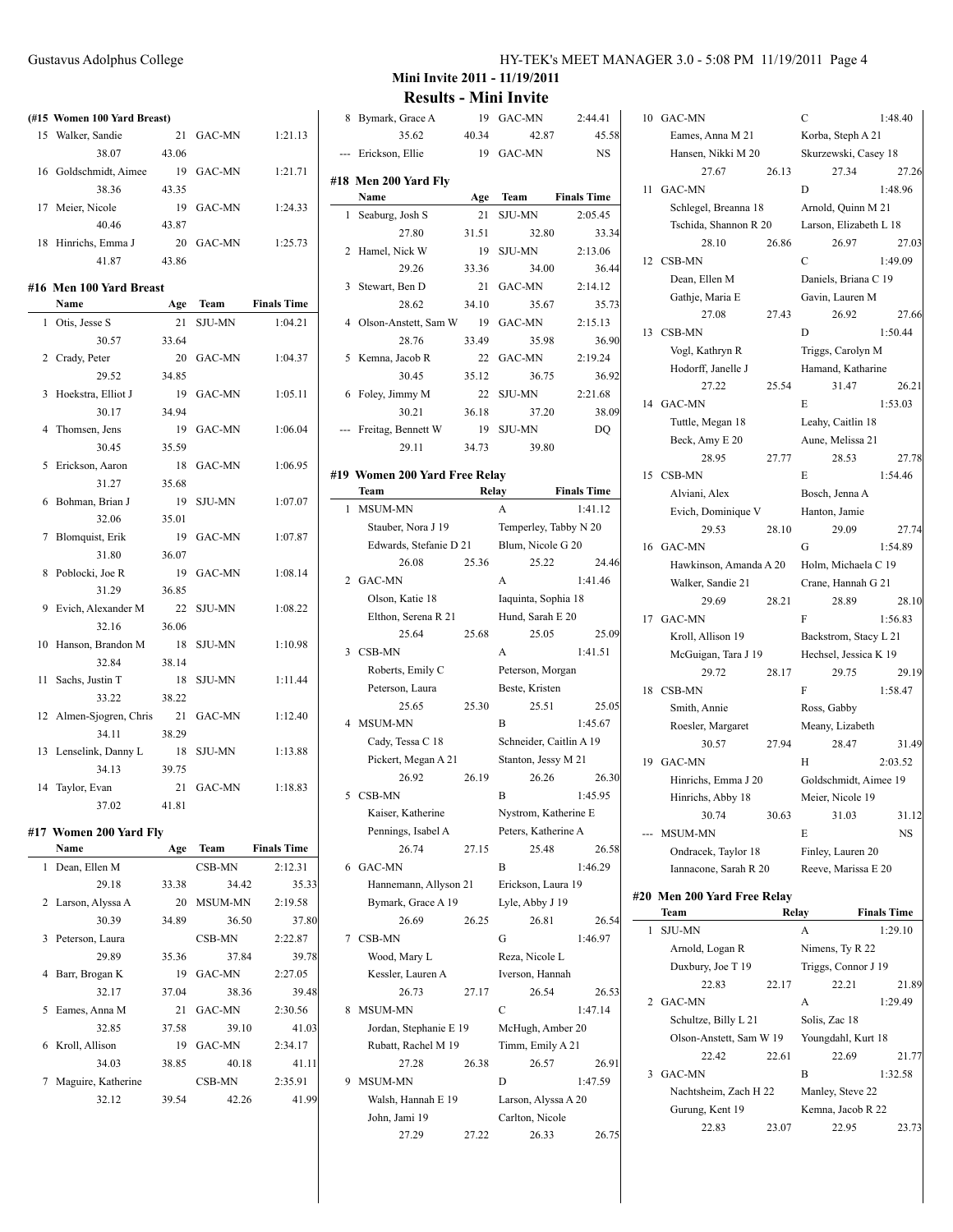# Gustavus Adolphus College

| HY-TEK's MEET MANAGER 3.0 - 5:08 PM 11/19/2011 Page 5 |  |  |  |
|-------------------------------------------------------|--|--|--|
|-------------------------------------------------------|--|--|--|

| (#20 Men 200 Yard Free Relay)    |       |                            |                    | 10 Lyle, Abby J             |       | 19 GAC-MN           | 5:06.13            |                           |       |               |                    |
|----------------------------------|-------|----------------------------|--------------------|-----------------------------|-------|---------------------|--------------------|---------------------------|-------|---------------|--------------------|
| 4 SJU-MN                         |       | B                          | 1:33.99            | 33.82                       | 40.17 | 39.39               | 37.66              | #23 Women 200 Yard Breast |       |               |                    |
| Quinby, JD D 19                  |       | Otis, Jesse S 21           |                    | 44.07                       | 42.87 | 34.72               | 33.43              | Name                      | Age   | Team          | <b>Finals Time</b> |
| Bohman, Brian J 19               |       | Zachman, Jay 19            |                    | 11 Iverson, Hannah          |       | CSB-MN              | 5:06.89            | 1 Strom, Jennifer         |       | 18 GAC-MN     | 2:33.06            |
| 23.75                            | 22.91 | 24.16                      | 23.17              | 33.10                       | 38.90 | 37.46               | 39.07              | 33.70                     | 38.92 | 40.50         | 39.94              |
| 5 GAC-MN                         |       | $\mathcal{C}$              | 1:36.02            | 44.42                       | 45.72 | 34.14               | 34.08              | 2 McHugh, Amber           |       | 20 MSUM-MN    | 2:35.76            |
| Bram, Christopher 18             |       | Wagle, Matt 18             |                    | 12 Behr, Mary Jo            |       | 21 GAC-MN           | 5:07.16            | 34.74                     | 39.82 | 40.95         | 40.25              |
| Poblocki, Joe R 19               |       | Taylor, Evan 21            |                    | 32.11                       | 37.71 | 40.01               | 39.89              | 3 Holm, Michaela C        | 19    | GAC-MN        | 2:41.31            |
| 24.34                            | 24.56 | 23.81                      | 23.31              | 44.33                       | 44.10 | 35.31               | 33.70              | 37.12                     | 40.83 | 41.92         | 41.44              |
| 6 SJU-MN                         |       | $\mathcal{C}$              | 1:37.01            | 13 Gazzola, Gabe            |       | 18 GAC-MN           | 5:07.18            | 4 Gathje, Maria E         |       | CSB-MN        | 2:42.82            |
| Maakestad, Ben E 20              |       | Lenselink, Danny L 18      |                    | 31.96                       | 38.27 | 40.33               | 39.17              | 37.96                     | 40.83 | 42.21         | 41.82              |
| Foley, Patrick J 20              |       | Evich, Alexander M 22      |                    | 43.99                       | 44.54 | 35.33               | 33.59              | 5 Walsh, Hannah E         |       | 19 MSUM-MN    | 2:46.58            |
| 24.18                            | 24.75 | 23.92                      | 24.16              | 14 Aune, Melissa            |       | 21 GAC-MN           | 5:12.09            | 36.65                     | 42.13 | 43.57         | 44.23              |
| 7 GAC-MN                         |       | E                          | 1:40.03            | 33.71                       | 38.83 | 39.87               | 40.29              | 6 Alviani, Alex           |       | CSB-MN        | 2:46.81            |
| Krippner, Tim 20                 |       | Hoekstra, Elliot J 19      |                    | 45.50                       | 46.28 | 34.16               | 33.45              | 37.97                     | 42.38 | 43.14         | 43.32              |
|                                  |       |                            |                    | 15 Holm, Michaela C         |       | 19 GAC-MN           | 5:14.49            | 7 Crane, Hannah G         | 21    | <b>GAC-MN</b> | 2:48.79            |
| Erickson, Aaron 18<br>25.41      | 26.02 | Panetti, Tommy 19<br>23.92 | 24.68              | 33.30                       | 39.87 | 41.70               | 40.94              | 37.77                     | 43.11 | 44.91         | 43.00              |
| 8 GAC-MN                         |       | D                          | 1:41.77            | 43.42                       | 44.41 |                     |                    | 8 Walker, Sandie          |       | 21 GAC-MN     | 2:52.01            |
|                                  |       | Blomquist, Erik 19         |                    |                             |       | 35.71<br>20 MSUM-MN | 35.14              | 39.32                     | 43.85 | 44.43         | 44.41              |
| Schroeder, Dempsey 19            |       |                            |                    | 16 Iannacone, Sarah R       |       |                     | 5:15.41            | 9 Mackereth, Sarah        |       | CSB-MN        | 2:52.05            |
| Schendel, Zach 18                |       | Almen-Sjogren, Chris 21    |                    | 32.07                       | 38.82 | 40.95               | 40.21              | 39.83                     | 43.57 | 44.35         | 44.30              |
| 26.23                            | 24.24 | 25.06                      | 26.24              | 46.94                       | 46.06 | 36.05               | 34.31              | 10 Bosch, Jenna A         |       | CSB-MN        | 2:53.79            |
| 9 SJU-MN                         |       | D                          | 1:43.34            | 17 Roesler, Margaret        |       | CSB-MN              | 5:16.65            | 39.48                     | 44.72 | 44.77         | 44.82              |
| Matttys, Joshua D 19             |       | Berger, Michael D 19       |                    | 34.16                       | 41.26 | 40.77               | 40.89              | 11 Stewart, Rebecca K     |       | 19 GAC-MN     | 2:54.69            |
| Sachs, Justin T 18               |       | Hanson, Brandon M 18       |                    | 43.41                       | 45.25 | 35.95               | 34.96              | 39.18                     | 44.20 | 45.64         | 45.67              |
| 24.80                            | 25.37 | 27.47                      | 25.70              | 18 Hodorff, Janelle J       |       | CSB-MN              | 5:26.21            | 12 Hanton, Jamie          |       | CSB-MN        | 2:55.70            |
| #21  Women 400 Yard IM           |       |                            |                    | 34.85                       | 39.48 | 41.48               | 40.87              | 39.40                     | 44.84 | 46.12         | 45.34              |
| Name                             |       | Age Team                   | <b>Finals Time</b> | 47.74                       | 47.75 | 37.02               | 37.02              | 13 Hinrichs, Emma J       |       | 20 GAC-MN     | 3:03.15            |
| 1 Peterson, Morgan               |       | CSB-MN                     | 4:45.89            | 19 Rykken, Jill C           |       | 21 GAC-MN           | 5:26.22            | 42.56                     |       | 47.46         | 47.29              |
|                                  |       |                            |                    |                             |       |                     |                    |                           | 45.84 |               |                    |
| 29.92                            | 33.91 | 39.02                      | 36.75              | 35.67                       | 39.12 | 42.42               | 40.92              | 14 Meier, Nicole          |       | 19 GAC-MN     | 3:08.66            |
| 40.64                            | 39.64 | 33.20                      | 32.81              | 48.01                       | 46.68 | 37.57               | 35.83              | 42.10                     | 46.91 | 49.73         | 49.92              |
|                                  |       | 19 GAC-MN                  | 4:49.08            | 20 Hawkinson, Amanda A      |       | 20 GAC-MN           | 5:29.56            |                           |       |               |                    |
| 2 Tinklenberg, Alissa M<br>31.11 | 36.05 | 36.53                      | 34.83              | 37.64                       | 43.52 | 39.45               | 39.43              | #24 Men 200 Yard Breast   |       |               |                    |
| 44.00                            | 43.01 | 32.79                      | 30.76              | 46.78                       | 46.85 | 38.30               | 37.59              | Name                      | Age   | <b>Team</b>   | <b>Finals Time</b> |
| 3 Dean, Ellen M                  |       | CSB-MN                     | 4:53.23            |                             |       |                     |                    | 1 Schultze, Billy L       | 21    | GAC-MN        | 2:16.43            |
| 29.56                            | 34.28 | 37.99                      | 37.52              | #22 Men 400 Yard IM<br>Name | Age   | Team                | <b>Finals Time</b> | 30.71                     | 34.93 | 34.77         | 36.02              |
| 43.44                            | 43.75 | 33.51                      | 33.18              | 1 Seaburg, Josh S           |       | 21 SJU-MN           | 4:25.92            | 2 Otis, Jesse S           |       | 21 SJU-MN     | 2:21.70            |
| 4 Strom, Jennifer                |       | 18 GAC-MN                  | 4:53.83            | 28.30                       | 31.84 | 33.51               | 33.93              | 31.87                     | 35.77 | 36.82         | 37.24              |
|                                  |       | 38.56                      |                    | 38.17                       | 39.13 | 31.22               |                    | 3 Hoekstra, Elliot J      |       | 19 GAC-MN     | 2:27.51            |
| 29.57                            | 34.66 |                            | 38.83              |                             |       |                     | 29.82              | 33.04                     | 37.43 | 38.73         | 38.31              |
| 40.78                            | 43.37 | 34.80                      | 33.26              | 2 Rosell, Adam J            |       | 20 GAC-MN           | 4:36.01            | 4 Bohman, Brian J         |       | 19 SJU-MN     | 2:28.16            |
| 5 Triggs, Carolyn M              |       | CSB-MN                     | 4:55.66            | 29.70                       | 34.34 | 36.06               | 36.04              | 34.01                     | 38.57 | 38.13         | 37.45              |
| 31.22                            | 36.35 | 38.92                      | 38.73              | 38.79                       | 38.52 | 31.04               | 31.52              | 5 Rosell, Adam J          |       | 20 GAC-MN     | 2:28.51            |
| 41.04                            | 42.71 | 34.00                      | 32.69              | 3 Teigen, Gunnar L          |       | 21 GAC-MN           | 4:43.95            | 33.75                     | 37.61 | 38.68         | 38.47              |
| 6 Kaiser, Katherine              |       | CSB-MN                     | 5:01.55            | 28.50                       | 33.66 | 36.57               | 35.56              | 6 Erickson, Aaron         |       | 18 GAC-MN     | 2:29.29            |
| 31.84                            | 36.17 | 37.44                      | 38.57              | 41.72                       | 42.18 | 33.23               | 32.53              | 33.52                     | 38.14 | 39.37         | 38.26              |
| 45.68                            | 45.59 | 32.87                      | 33.39              | 4 Larson, Ross              |       | 19 GAC-MN           | 4:45.73            | 7 Thomsen, Jens           |       | 19 GAC-MN     | 2:29.59            |
| 7 Arnold, Quinn M                |       | 21 GAC-MN                  | 5:01.84            | 28.70                       | 33.04 | 36.41               | 34.25              | 32.49                     | 36.96 | 39.32         | 40.82              |
| 33.08                            | 38.24 | 37.55                      | 36.52              | 45.30                       | 45.78 | 32.28               | 29.97              | 8 Crady, Peter            |       | 20 GAC-MN     | 2:31.55            |
| 43.60                            | 42.60 | 35.90                      | 34.35              | 5 English, Philip A         |       | 19 SJU-MN           | 4:54.83            | 33.52                     | 38.12 | 41.32         | 38.59              |
| 8 Blum, Nicole G                 |       | 20 MSUM-MN                 | 5:02.30            | 31.10                       | 36.68 | 41.92               | 40.83              | 9 Evich, Alexander M      |       | 22 SJU-MN     | 2:31.76            |
| 29.46                            | 35.32 | 39.20                      | 38.45              | 41.75                       | 39.88 | 31.96               | 30.71              | 34.01                     | 38.23 | 39.17         | 40.35              |
| 46.84                            | 46.20 | 34.07                      | 32.76              | 6 Gardner, Zach R           |       | 20 GAC-MN           | 4:57.63            | 10 Blomquist, Erik        |       | 19 GAC-MN     | 2:32.86            |
| 9 Barr, Brogan K                 |       | 19 GAC-MN                  | 5:03.99            | 29.94                       | 37.53 | 38.88               | 37.70              | 33.21                     | 38.27 | 40.41         | 40.97              |
| 31.65                            | 36.82 | 39.90                      | 39.87              | 42.56                       | 44.12 | 35.51               | 31.39              | 11 Poblocki, Joe R        |       | 19 GAC-MN     | 2:33.64            |
| 44.30                            | 45.43 | 33.49                      | 32.53              |                             |       |                     |                    | 34.42                     | 39.37 | 39.73         | 40.12              |
|                                  |       |                            |                    |                             |       |                     |                    | 12 Hanson, Brandon M      |       | 18 SJU-MN     | 2:41.17            |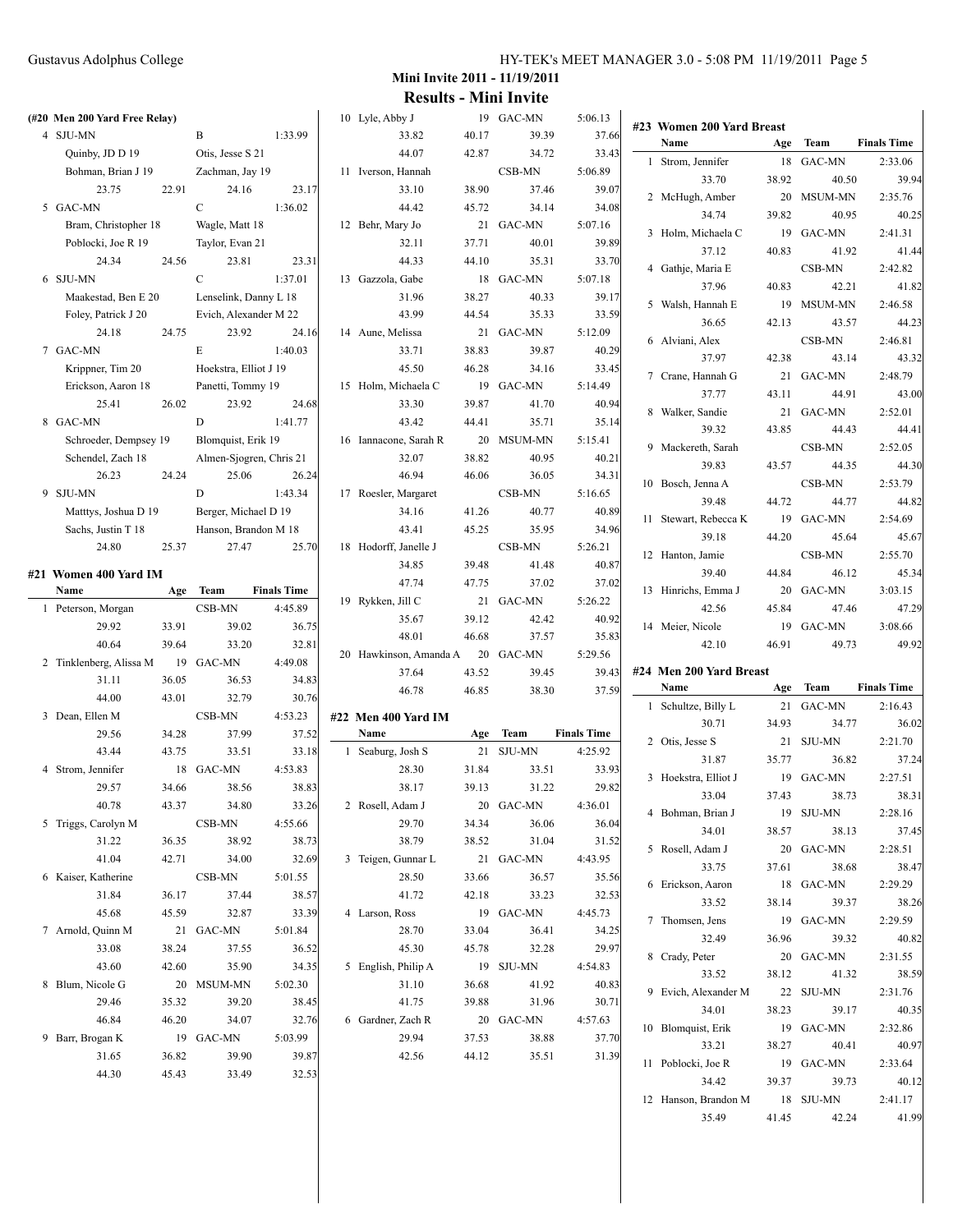|    | (#24 Men 200 Yard Breast) |       |                |                    |
|----|---------------------------|-------|----------------|--------------------|
| 13 | Almen-Sjogren, Chris      | 21    | <b>GAC-MN</b>  | 2:42.33            |
|    | 35.93                     |       | 42.64          | 42.49              |
|    |                           | 41.27 |                | 2:49.22            |
| 14 | Sachs, Justin T           | 18    | <b>SJU-MN</b>  |                    |
|    | 36.80                     | 42.81 | 44.91          | 44.70              |
|    | Lenselink, Danny L        | 18    | <b>SJU-MN</b>  | <b>NS</b>          |
|    | #25 Women 200 Yard Back   |       |                |                    |
|    | Name                      | Age   | <b>Team</b>    | <b>Finals Time</b> |
| 1  | Roberts, Emily C          |       | CSB-MN         | 2:17.66            |
|    | 32.77                     | 35.09 | 35.57          | 34.23              |
| 2  | Reeve, Marissa E          | 20    | <b>MSUM-MN</b> | 2:18.78            |
|    | 33.16                     | 35.44 | 35.71          | 34.47              |
| 3  | Daniels, Briana C         | 19    | CSB-MN         | 2:19.52            |
|    | 33.09                     | 34.87 | 36.28          | 35.28              |
| 4  | Schlegel, Breanna         | 18    | GAC-MN         | 2:22.70            |
|    | 33.30                     | 36.09 | 36.75          | 36.56              |
| 5  | Hannemann, Allyson        | 21    | GAC-MN         | 2:23.40            |
|    | 33.95                     | 36.63 | 37.33          | 35.49              |
| 6  | Kessler, Samantha J       |       | CSB-MN         | 2:23.63            |
|    | 34.12                     | 36.37 | 36.92          | 36.22              |
| 7  | Jones, McKenna            | 18    | <b>GAC-MN</b>  | 2:24.50            |
|    | 34.13                     | 36.84 | 37.64          | 35.89              |
| 8  | Leahy, Caitlin            | 18    | <b>GAC-MN</b>  | 2:27.16            |
|    | 35.51                     | 37.93 | 37.58          | 36.14              |
| 9  | Olson, Hannah             | 18    | <b>GAC-MN</b>  | 2:27.42            |
|    | 35.71                     | 37.22 | 37.79          | 36.70              |
| 10 | Beck, Amy E               | 20    | GAC-MN         | 2:27.75            |
|    | 35.02                     | 36.62 | 38.44          | 37.67              |
| 11 | Behr, Mary Jo             | 21    | <b>GAC-MN</b>  | 2:27.79            |
|    | 35.09                     | 37.44 | 38.26          | 37.00              |
| 12 | Ross, Gabby               |       | CSB-MN         | 2:32.31            |
|    | 35.13                     | 39.38 | 40.05          | 37.75              |
| 13 | Hawkinson, Amanda A       | 20    | GAC-MN         | 2:33.85            |
|    | 36.93                     | 38.61 | 39.89          | 38.42              |
| 14 | Anderson, Amber J         | 19    | GAC-MN         | 2:35.90            |
|    | 37.28                     | 39.82 | 39.91          | 38.89              |
| 15 | Hinrichs, Abby            | 18    | GAC-MN         | 2:36.90            |
|    | 35.93                     | 39.40 | 41.31          | 40.26              |
| 16 | Backstrom, Stacy L        | 21    | GAC-MN         | 2:37.34            |
|    | 37.96                     | 40.22 | 39.88          | 39.28              |

#### **#26 Men 200 Yard Back**

 $\equiv$ 

|    | Name               | Age   | <b>Team</b>   | <b>Finals Time</b> |
|----|--------------------|-------|---------------|--------------------|
| 1. | Larson, Ross       | 19    | <b>GAC-MN</b> | 2:03.85            |
|    | 29.55              | 31.34 | 31.92         | 31.04              |
|    | 2 Teigen, Gunnar L | 21    | GAC-MN        | 2:07.33            |
|    | 30.20              | 32.89 | 32.34         | 31.90              |
|    | 3 Arnold, Logan R  |       | <b>SJU-MN</b> | 2:08.13            |
|    | 30.78              | 33.55 | 32.76         | 31.04              |
|    | Ouinby, JD D       | 19    | <b>SJU-MN</b> | 2:11.39            |
|    | 30.42              | 33.57 | 34.31         | 33.09              |
| 5. | Herold, Kyle       | 18    | GAC-MN        | 2:11.93            |
|    | 30.08              | 33.26 | 34.96         | 33.63              |
|    |                    |       |               |                    |

17 Krantz, Sarah CSB-MN 2:40.67

38.54 40.66 41.23 40.24

**Mini Invite 2011 - 11/19/2011 Results - Mini Invite**

 $\overline{\phantom{0}}$ 

| 6              | Matttys, Joshua D               | 19    | <b>SJU-MN</b>  | 2:13.21            |
|----------------|---------------------------------|-------|----------------|--------------------|
|                | 31.02                           | 33.79 | 34.15          | 34.25              |
| 7              | Wagle, Matt                     | 18    | GAC-MN         | 2:18.25            |
|                | 31.33                           | 34.82 | 36.64          | 35.46              |
| 8              | Panetti, Tommy                  | 19    | GAC-MN         | 2:19.94            |
|                | 34.19                           | 36.06 | 35.21          | 34.48              |
| 9              | Schwietz, Preston T             | 19    | <b>SJU-MN</b>  | 2:22.69            |
|                | 32.45                           | 36.46 | 37.58          | 36.20              |
|                |                                 |       |                |                    |
|                | #27 Women 100 Yard Free<br>Name | Age   | Team           | <b>Finals Time</b> |
| 1              | Lucia, Kelsey A                 | 20    | GAC-MN         | 55.16              |
|                | 27.10                           | 28.06 |                |                    |
| 2              | Beste, Kristen                  |       | CSB-MN         | 55.41              |
|                | 26.96                           | 28.45 |                |                    |
| 3              | Stauber, Nora J                 | 19    | MSUM-MN        | 56.10              |
|                | 27.24                           | 28.86 |                |                    |
| $\overline{4}$ | Skalbeck, Brita                 |       | CSB-MN         | 56.15              |
|                | 27.19                           | 28.96 |                |                    |
| 5              | Temperley, Tabby N              | 20    | MSUM-MN        | 56.42              |
|                | 27.31                           | 29.11 |                |                    |
| 6              | Schweitz, Hailey                |       | CSB-MN         | 56.55              |
|                | 27.01                           | 29.54 |                |                    |
| 7              | Stanton, Jessy M                | 21    | MSUM-MN        | 57.96              |
|                | 28.10                           | 29.86 |                |                    |
| 8              | Jordan, Stephanie E             | 19    | MSUM-MN        | 58.19              |
|                | 28.40                           | 29.79 |                |                    |
| 9              | Elthon, Serena R                | 21    | GAC-MN         | 58.35              |
|                | 28.17                           | 30.18 |                |                    |
| 10             | Iaquinta, Sophia                | 18    | GAC-MN         | 58.40              |
|                | 27.57                           | 30.83 |                |                    |
| 11             | Edwards, Stefanie D             | 21    | <b>MSUM-MN</b> | 58.57              |
|                | 27.60                           | 30.97 |                |                    |
| 12             | Erickson, Laura                 | 19    | GAC-MN         | 58.72              |
|                | 28.49                           | 30.23 |                |                    |
| 13             | Wittwer, Josie                  | 19    | GAC-MN         | 58.83              |
|                | 28.37                           | 30.46 |                |                    |
|                | 14 Larson, Alyssa A             | 20    | MSUM-MN        | 58.87              |
|                | 28.55                           | 30.32 |                |                    |
|                | 15 John, Jami                   | 19    | MSUM-MN        | 58.88              |
|                | 28.08                           | 30.80 |                |                    |
| 16             | Iverson, Hannah<br>28.33        | 30.58 | CSB-MN         | 58.91              |
| 17             |                                 | 21    | GAC-MN         | 59.13              |
|                | Eames, Anna M<br>28.69          | 30.44 |                |                    |
| 18             | Cady, Tessa C                   | 18    | MSUM-MN        | 59.16              |
|                | 28.14                           | 31.02 |                |                    |
| 19             | Vogl, Kathryn R                 |       | CSB-MN         | 59.58              |
|                | 28.36                           | 31.22 |                |                    |
| 20             | Peters, Katherine A             |       | CSB-MN         | 59.83              |
|                | 28.54                           | 31.29 |                |                    |
| 21             | Hannemann, Allyson              |       | 21 GAC-MN      | 59.85              |
|                | 28.56                           | 31.29 |                |                    |
| 22             | Hansen, Nikki M                 |       | 20 GAC-MN      | 59.89              |
|                | 28.67                           | 31.22 |                |                    |
| 23             | Nystrom, Katherine E            |       | CSB-MN         | 59.90              |
|                | 28.79                           | 31.11 |                |                    |
|                |                                 |       |                |                    |

| 24 | Tschida, Shannon R            | 20             | GAC-MN          | 59.91              |
|----|-------------------------------|----------------|-----------------|--------------------|
|    | 29.01                         | 30.90          |                 |                    |
| 25 | Hamand, Katharine<br>28.79    |                | CSB-MN          | 1:00.24            |
| 26 | Reza, Nicole L                | 31.45          | CSB-MN          | 1:00.63            |
|    | 28.48                         | 32.15          |                 |                    |
| 27 | Finley, Lauren                | 20             | MSUM-MN         | 1:01.82            |
|    | 29.07                         | 32.75          |                 |                    |
| 28 | Ondracek, Taylor              | 18             | <b>MSUM-MN</b>  | 1:02.09            |
|    | 29.76                         | 32.33          |                 |                    |
| 29 | Crane, Hannah G               | 21             | GAC-MN          | 1:02.20            |
|    | 30.29                         | 31.91          |                 |                    |
| 30 | Nelson, Emma K                | 21             | GAC-MN          | 1:02.41            |
|    | 30.48                         | 31.93          |                 |                    |
| 31 | Mackereth, Sarah              |                | CSB-MN          | 1:03.41            |
|    | 30.24                         | 33.17          |                 |                    |
| 32 | Alviani, Alex                 |                | CSB-MN          | 1:03.73            |
|    | 30.68                         | 33.05          |                 |                    |
| 33 | Goldschmidt, Aimee            | 19             | GAC-MN          | 1:05.66            |
|    | 30.94                         | 34.72          |                 |                    |
| 34 | Evich, Dominique V            |                | CSB-MN          | 1:05.98            |
| 35 | 30.61<br>Smith, Annie         | 35.37          | CSB-MN          | 1:07.16            |
|    | 32.16                         | 35.00          |                 |                    |
| 36 | Meier, Nicole                 | 19             | GAC-MN          | 1:09.03            |
|    | 32.64                         | 36.39          |                 |                    |
| 37 | Meany, Lizabeth               |                | CSB-MN          | 1:10.55            |
|    | 32.61                         | 37.94          |                 |                    |
|    |                               |                |                 |                    |
|    |                               |                |                 |                    |
|    | #28 Men 100 Yard Free<br>Name | Age            | Team            | <b>Finals Time</b> |
| 1  | Nimens, Ty R                  | 22             | <b>SJU-MN</b>   | 48.88              |
| 2  | Triggs, Connor J              | 19             | SJU-MN          | 49.61              |
| 3  | Solis, Zac                    | 18             | GAC-MN          | 50.03              |
| 4  | Nachtsheim, Zach H            | 22             | GAC-MN          | 51.28              |
| 5  | Zachman, Jay                  | 19             | <b>SJU-MN</b>   | 51.44              |
| 6  | Gurung, Kent                  | 19             | GAC-MN          | 52.31              |
| 7  | Krippner, Tim                 | 20             | GAC-MN          | 54.80              |
|    | 26.59                         | 28.21          |                 |                    |
|    | 8 Allen, Jeffery              | 21             | GAC-MN          | 54.98              |
|    | 9 Radomski, Wiley             | 21             | <b>SJU-MN</b>   | 56.31              |
|    | 27.15                         | 29.16          |                 |                    |
| 10 | Crady, Peter                  | 20             | GAC-MN          | 56.40              |
|    | 26.86                         | 29.54          |                 |                    |
| 11 | Schendel, Zach                | 18             | GAC-MN          | 56.50              |
|    | 27.16                         | 29.34          |                 |                    |
| 12 | Berger, Michael D<br>27.80    | 19             | <b>SJU-MN</b>   | 58.56              |
| 13 | Donaldson, Doug C             | 30.76<br>21    | SJU-MN          | 59.28              |
|    | 27.92                         | 31.36          |                 |                    |
|    | --- Van Fossen, Matt B        | 22             | GAC-MN          | NS                 |
|    |                               |                |                 |                    |
|    | #29 Women 500 Yard Free       |                |                 |                    |
| 1  | Name                          | Age            | Team            | <b>Finals Time</b> |
|    | Kessler, Lauren A<br>30.32    |                | CSB-MN<br>34.19 | 5:27.08<br>34.04   |
|    | 32.84                         | 33.53<br>33.27 | 33.07           | 32.74              |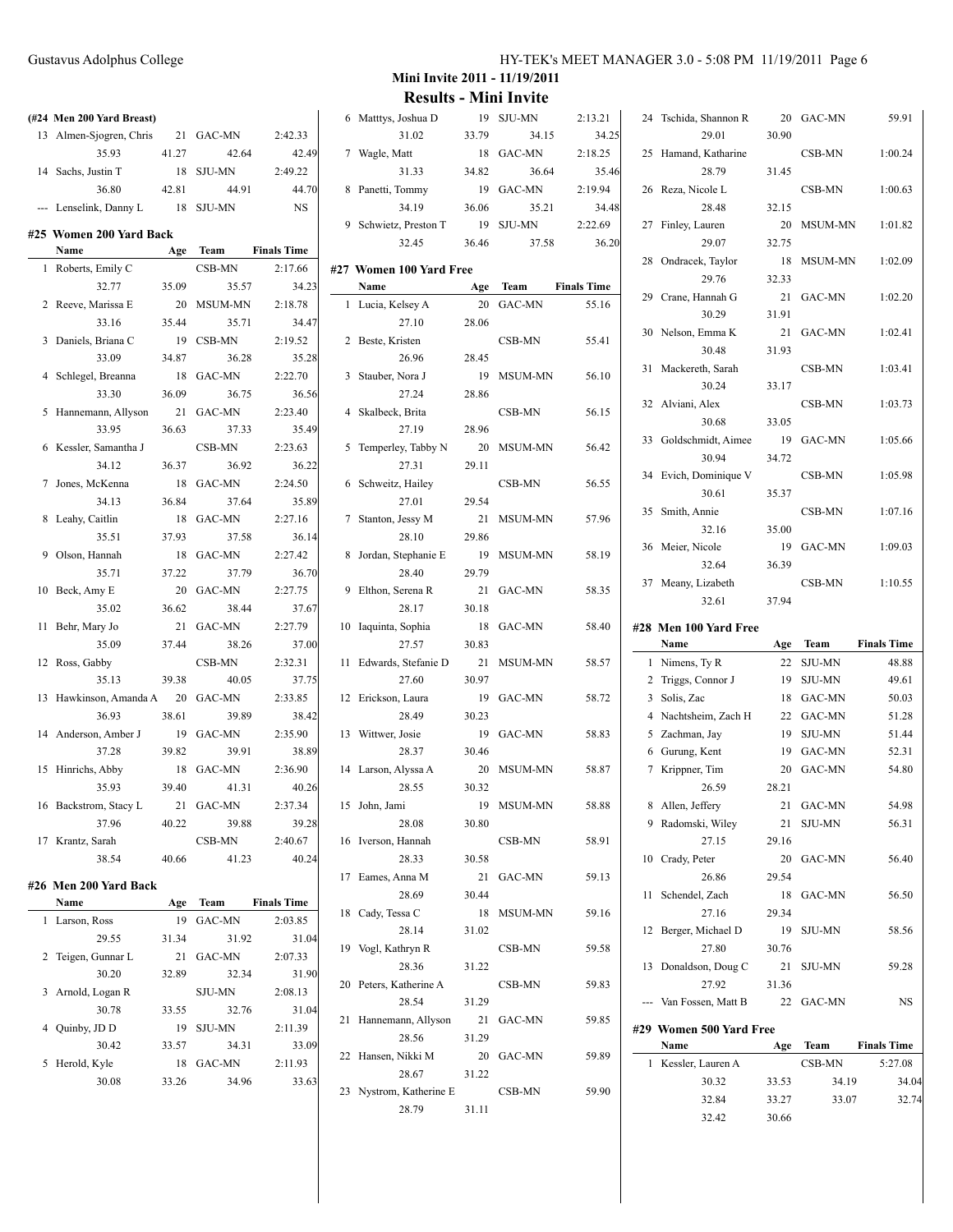| (#29 Women 500 Yard Free) |       |            |         | 16 Goblirsch, Grace   |       | 19 GAC-MN  | 5:50.43 | 30 Walker, Sandie            |       | 21 GAC-MN      | 6:19.40            |
|---------------------------|-------|------------|---------|-----------------------|-------|------------|---------|------------------------------|-------|----------------|--------------------|
| 2 Carlton, Nicole         |       | MSUM-MN    | 5:28.26 | 32.03                 | 35.55 | 35.96      | 36.10   | 32.62                        | 36.39 | 38.20          | 38.85              |
| 29.72                     | 31.97 | 32.82      | 33.14   | 35.92                 | 35.96 | 35.65      | 35.48   | 39.54                        | 39.36 | 39.46          | 38.70              |
| 33.65                     | 33.31 | 33.71      | 33.44   | 34.49                 | 33.29 |            |         | 38.46                        | 37.82 |                |                    |
| 33.24                     | 33.26 |            |         | 17 Gavin, Lauren M    |       | CSB-MN     | 5:51.16 | 31 Hawkinson, Amanda A       |       | 20 GAC-MN      | 6:24.41            |
| 3 Wood, Mary L            |       | CSB-MN     | 5:32.67 | 31.28                 | 34.69 | 35.27      | 35.42   | 33.94                        | 37.74 | 38.54          | 38.86              |
| 30.45                     | 33.49 | 33.59      | 33.57   | 35.93                 | 36.03 | 35.88      | 35.89   | 38.77                        | 39.54 | 39.20          | 39.30              |
| 33.97                     | 33.81 | 34.16      | 34.00   | 35.49                 | 35.28 |            |         | 39.59                        | 38.93 |                |                    |
| 33.43                     | 32.20 |            |         | 18 Hund, Sarah E      |       | 20 GAC-MN  | 5:51.76 |                              |       |                |                    |
| 4 Aune, Melissa           |       | 21 GAC-MN  | 5:33.65 | 31.46                 | 35.14 | 35.99      | 36.32   | #30 Men 500 Yard Free        |       |                |                    |
| 30.98                     | 33.20 | 33.63      | 33.94   | 36.61                 | 36.29 | 36.05      | 35.38   | Name                         | Age   | Team           | <b>Finals Time</b> |
| 34.43                     | 34.05 | 33.77      | 34.17   | 34.67                 | 33.85 |            |         | 1 Stewart, Ben D             |       | 21 GAC-MN      | 5:08.40            |
| 33.47                     | 32.01 |            |         | 19 Erickson, Emily    |       | 19 GAC-MN  | 5:52.55 | 28.48                        | 31.78 | 32.19          | 32.01              |
| 5 Barr, Brogan K          |       | 19 GAC-MN  | 5:33.76 | 32.11                 | 34.65 | 34.40      | 34.85   | 32.04                        | 31.41 | 30.15          | 30.68              |
| 30.90                     | 33.42 | 33.80      | 34.58   | 35.51                 | 35.90 | 36.63      | 36.73   | 30.60                        | 29.06 |                |                    |
| 34.71                     | 33.43 | 33.54      | 33.81   | 36.77                 | 35.00 |            |         | 2 Foley, Jimmy M             |       | 22 SJU-MN      | 5:09.64            |
| 33.23                     | 32.34 |            |         | 20 Iannacone, Sarah R |       | 20 MSUM-MN | 5:56.49 | 27.19                        | 30.10 | 30.84          | 31.79              |
| 6 Tuttle, Megan           |       | 18 GAC-MN  | 5:34.97 | 31.47                 | 35.22 | 35.68      | 36.50   | 32.55                        | 32.28 | 32.26          | 32.02              |
| 30.63                     | 33.41 | 33.75      | 34.08   | 36.57                 | 36.52 | 36.30      | 36.62   | 31.21                        | 29.40 |                |                    |
| 33.41                     | 33.88 | 34.14      | 34.58   | 36.39                 | 35.22 |            |         | 3 Maakestad, Ben E           |       | 20 SJU-MN      | 5:10.63            |
| 34.11                     | 32.98 |            |         | 21 Krantz, Sarah      |       | CSB-MN     | 5:56.58 | 28.32                        | 30.79 | 31.78          | 32.20              |
| 7 Larson, Elizabeth L     |       | 18 GAC-MN  | 5:35.53 | 32.41                 | 36.00 | 36.02      | 36.63   | 32.28                        | 31.84 | 32.15          | 31.78              |
| 30.33                     | 34.00 | 34.51      | 34.53   | 36.44                 | 36.26 | 36.38      | 36.15   | 30.29                        | 29.20 |                |                    |
| 34.19                     | 34.23 | 34.24      | 34.06   | 36.04                 | 34.25 |            |         | 4 Herold, Kyle               |       | 18 GAC-MN      | 5:19.73            |
| 33.90                     | 31.54 |            |         | 22 Finley, Lauren     |       | 20 MSUM-MN | 5:57.24 | 29.07                        | 32.88 | 32.89          | 32.69              |
| 8 Jones, McKenna          |       | 18 GAC-MN  | 5:36.12 | 31.38                 | 34.51 | 36.07      | 36.72   | 33.42                        | 32.22 | 31.40          | 31.04              |
| 30.55                     | 33.94 | 34.42      | 34.23   | 36.33                 | 37.22 | 36.67      | 36.81   | 32.23                        | 31.89 |                |                    |
| 34.20                     | 34.68 | 34.59      | 34.10   | 36.95                 | 34.58 |            |         | 5 Panetti, Tommy             |       | 19 GAC-MN      | 5:23.81            |
| 33.74                     | 31.67 |            |         | 23 Tschida, Shannon R |       | 20 GAC-MN  | 5:58.99 | 30.63                        | 33.40 | 33.85          | 33.31              |
| 9 Olson, Katie            |       | 18 GAC-MN  | 5:36.17 | 32.09                 | 35.92 | 37.03      | 37.08   | 32.88                        | 32.62 | 32.69          | 31.41              |
| 29.61                     | 33.41 | 33.41      | 33.27   | 37.08                 | 36.82 | 36.51      | 35.98   | 31.94                        | 31.08 |                |                    |
| 34.01                     | 34.15 | 34.50      | 35.32   | 36.38                 | 34.10 |            |         | 6 English, Philip A          |       | 19 SJU-MN      | 5:26.80            |
| 34.95                     | 33.54 |            |         | 24 Bosch, Jenna A     |       | CSB-MN     | 6:02.62 | 27.95                        | 30.60 | 33.11          | 33.34              |
| 10 Daniels, Briana C      |       | 19 CSB-MN  | 5:37.05 | 32.10                 | 36.52 | 36.52      | 36.85   | 33.13                        | 34.59 | 34.33          | 33.71              |
| 30.92                     | 33.16 | 33.53      | 33.35   | 37.27                 | 37.27 | 36.78      | 36.82   | 33.62                        | 32.42 |                |                    |
| 33.54                     | 33.90 | 34.44      | 34.41   | 36.97                 | 35.52 |            |         | 7 Foley, Patrick J           |       | 20 SJU-MN      | 5:34.77<br>34.19   |
| 35.20                     | 34.60 |            |         | 25 Rykken, Jill C     |       | 21 GAC-MN  | 6:04.25 | 28.80<br>34.48               | 32.15 | 33.45<br>34.68 | 34.68              |
| 11 Skurzewski, Casey      |       | 18 GAC-MN  | 5:42.75 | 32.65                 | 36.67 | 37.06      | 37.37   |                              | 34.46 |                |                    |
| 31.46                     | 34.13 | 35.04      | 35.25   | 37.51                 | 37.44 | 37.06      | 36.75   | 34.31<br>8 Hollenback, Joe J | 33.57 | 20 SJU-MN      | 5:37.69            |
| 35.86                     | 35.36 | 35.34      | 34.44   | 36.51                 | 35.23 |            |         | 30.71                        | 33.87 | 34.02          | 33.70              |
| 33.67                     | 32.20 |            |         | 26 Wallace, Avery L   |       | 19 GAC-MN  | 6:05.27 | 34.11                        | 33.96 | 34.53          | 34.45              |
| 12 Leahy, Caitlin         |       | 18 GAC-MN  | 5:43.77 | 32.23                 | 35.75 | 36.56      | 37.06   | 34.44                        | 33.90 |                |                    |
| 31.84                     | 35.23 | 35.74      | 35.15   | 37.00                 | 37.32 | 37.58      | 37.65   | 9 Gardner, Zach R            |       | 20 GAC-MN      | 5:43.81            |
| 35.11                     | 34.23 | 33.56      | 34.26   | 37.71                 | 36.41 |            |         | 30.44                        | 33.78 | 35.43          | 35.26              |
| 34.90                     | 33.75 |            |         | 27 Hansen, Nikki M    |       | 20 GAC-MN  | 6:07.70 | 34.51                        | 36.09 | 35.57          | 34.98              |
| 13 Stanton, Jessy M       |       | 21 MSUM-MN | 5:45.54 | 33.12                 | 36.27 | 37.31      | 37.88   | 34.77                        | 32.98 |                |                    |
| 30.60                     | 33.26 | 34.36      | 35.25   | 37.26                 | 37.11 | 37.47      | 37.56   | 10 Erickson, Aaron           |       | 18 GAC-MN      | 5:46.08            |
| 35.19                     | 35.72 | 36.00      | 35.66   | 37.22                 | 36.50 |            |         | 30.26                        | 33.88 | 34.51          | 35.31              |
| 35.40                     | 34.10 |            |         | 28 Hechsel, Jessica K |       | 19 GAC-MN  | 6:10.22 | 36.01                        | 35.99 | 35.83          | 35.60              |
| 14 Wittwer, Josie         |       | 19 GAC-MN  | 5:47.23 | 33.05                 | 36.88 | 37.21      | 37.73   | 35.19                        | 33.50 |                |                    |
| 31.74                     | 34.57 | 35.17      | 35.36   | 38.01                 | 37.56 | 37.51      | 37.46   | 11 Schroeder, Dempsey        |       | 19 GAC-MN      | 5:55.34            |
| 35.60                     | 35.22 | 35.52      | 35.53   | 37.82                 | 36.99 |            |         | 28.23                        | 33.33 | 34.74          | 36.14              |
| 34.54                     | 33.98 |            |         | 29 McGuigan, Tara J   |       | 19 GAC-MN  | 6:11.46 | 37.62                        | 36.67 | 36.88          | 37.92              |
| 15 Olson, Hannah          |       | 18 GAC-MN  | 5:48.04 | 32.79                 | 37.02 | 37.59      | 38.00   | 38.41                        | 35.40 |                |                    |
| 31.81                     | 34.95 | 35.30      | 35.33   | 37.85                 | 37.92 | 38.29      | 38.39   |                              |       |                |                    |
| 35.57                     | 35.38 | 35.28      | 35.25   | 37.15                 | 36.46 |            |         |                              |       |                |                    |
| 35.05                     | 34.12 |            |         |                       |       |            |         |                              |       |                |                    |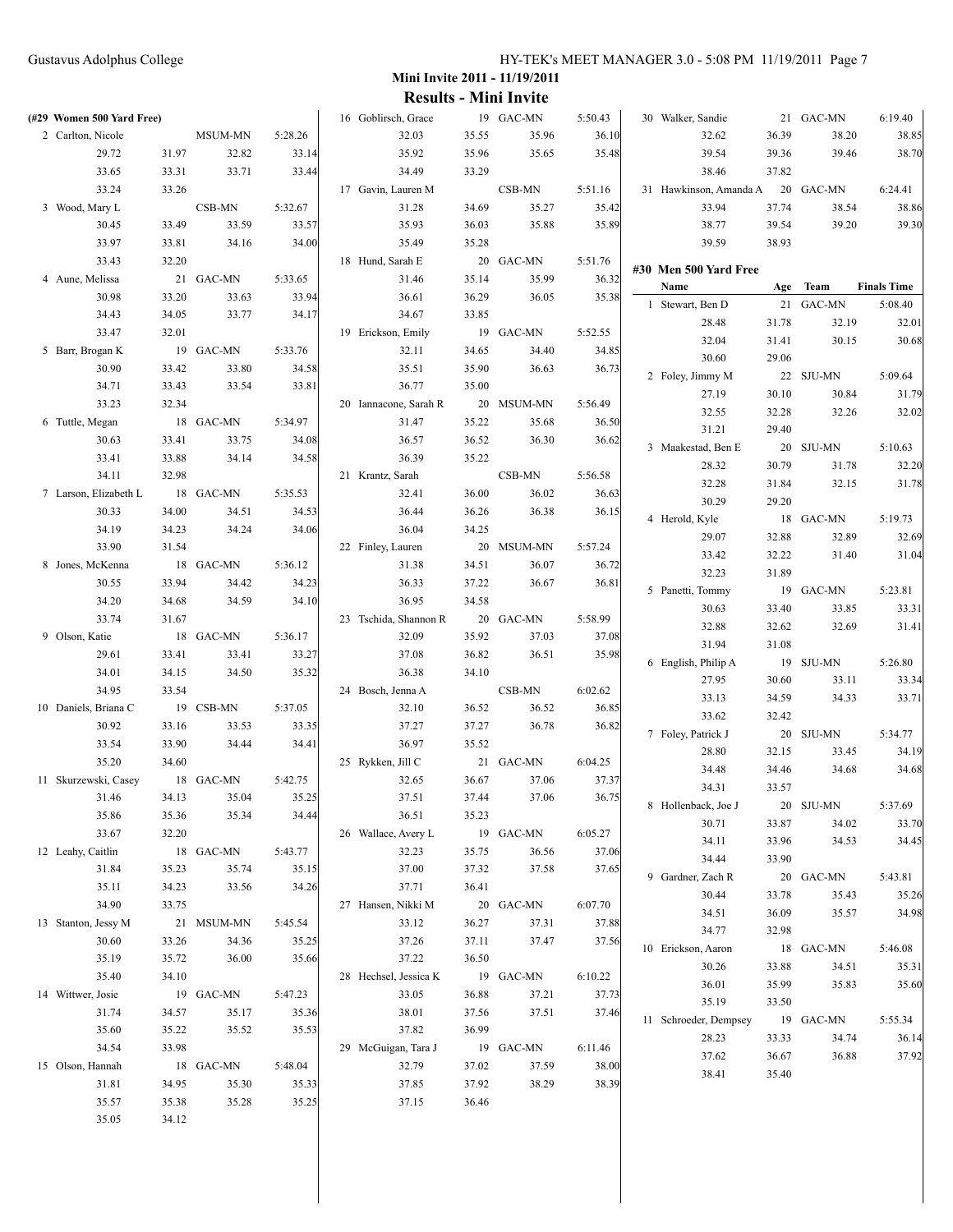| #31 | Women 100 Yard Fly<br>Name |       |                |                    |
|-----|----------------------------|-------|----------------|--------------------|
|     |                            | Age   | Team           | <b>Finals Time</b> |
| 1   | Dean, Ellen M<br>28.64     | 32.17 | CSB-MN         | 1:00.81            |
| 2   | Blum, Nicole G             | 20    | <b>MSUM-MN</b> | 1:01.12            |
|     | 28.65                      | 32.47 |                |                    |
| 3   | Rubatt, Rachel M           | 19    | MSUM-MN        | 1:01.97            |
|     | 28.65                      | 33.32 |                |                    |
| 4   | Timm, Emily A              | 21    | <b>MSUM-MN</b> | 1:02.07            |
|     | 29.34                      | 32.73 |                |                    |
| 5   | Larson, Alyssa A           | 20    | MSUM-MN        | 1:02.08            |
|     | 29.21                      | 32.87 |                |                    |
| 6   | Korba, Steph A             | 21    | GAC-MN         | 1:02.28            |
|     | 29.16                      | 33.12 |                |                    |
| 7   | Peterson, Laura            |       | CSB-MN         | 1:02.90            |
|     | 29.39                      | 33.51 |                |                    |
| 8   | John, Jami                 | 19    | MSUM-MN        | 1:05.29            |
|     | 30.11                      | 35.18 |                |                    |
| 9   | Schneider, Caitlin A       | 19    | MSUM-MN        | 1:05.49            |
|     | 30.64                      | 34.85 |                |                    |
| 10  | Kroll, Allison             | 19    | GAC-MN         | 1:07.26            |
|     | 31.62                      | 35.64 |                |                    |
| 11  | Larson, Elizabeth L        | 18    | GAC-MN         | 1:07.43            |
|     | 32.55                      | 34.88 |                |                    |
| 12  | Schweitz, Hailey           |       | CSB-MN         | 1:07.46            |
|     | 29.89                      | 37.57 |                |                    |
| 13  | Iaquinta, Sophia           | 18    | GAC-MN         | 1:07.55            |
|     | 30.44                      | 37.11 |                |                    |
| 14  | Pennings, Isabel A         |       | CSB-MN         | 1:08.07            |
|     | 30.30                      | 37.77 |                |                    |
| 15  | Arnold, Quinn M            | 21    | GAC-MN         | 1:08.34            |
|     | 31.32                      | 37.02 |                |                    |
| 16  | Schlegel, Breanna          | 18    | GAC-MN         | 1:08.84            |
|     | 31.70                      | 37.14 |                |                    |
| 17  | Bymark, Grace A            | 19    | GAC-MN         | 1:09.44            |
|     | 32.36                      | 37.08 |                |                    |
| 18  | Maguire, Katherine         |       | CSB-MN         | 1:09.49            |
|     | 31.64                      | 37.85 |                |                    |
| 19  | Stewart, Rebecca K         | 19    | GAC-MN         | 1:09.69            |
|     | 32.19                      | 37.50 |                |                    |
|     | 20 Reza, Nicole L          |       | CSB-MN         | 1:13.54            |
|     | 32.71                      | 40.83 |                |                    |
| 21  | Vogl, Kathryn R            |       | CSB-MN         | 1:13.92            |
|     | 34.42                      | 39.50 |                |                    |
| 22  | Hodorff, Janelle J         |       | CSB-MN         | 1:14.08            |
|     | 34.60                      | 39.48 |                |                    |
| 23  | Evich, Dominique V         |       | CSB-MN         | 1:17.43            |
|     | 33.39                      | 44.04 |                |                    |
| --- | Erickson, Ellie            | 19    | GAC-MN         | NS                 |
|     | #32 Men 100 Yard Fly       |       |                |                    |
|     | Name                       | Age   | Team           | <b>Finals Time</b> |
| 1   | Van Fossen, Matt B         | 22    | <b>GAC-MN</b>  | 53.92              |
|     | 24.56                      | 29.36 |                |                    |
| 2   | Youngdahl, Kurt            | 18    | GAC-MN         | 55.30              |
|     | 26.06                      | 29.24 |                |                    |

**#34 Men 200 Yard IM**

**Mini Invite 2011 - 11/19/2011 Results - Mini Invite**

|                | INESUILS - IVIIIII IIIVILE |             |               |                    |
|----------------|----------------------------|-------------|---------------|--------------------|
| 3              | Duxbury, Joe T             | 19          | <b>SJU-MN</b> | 56.13              |
|                | 25.32                      | 30.81       |               |                    |
| 4              | Olson-Anstett, Sam W       | 19          | GAC-MN        | 57.37              |
| 5              | 26.35<br>Hamel, Nick W     | 31.02<br>19 | <b>SJU-MN</b> | 57.56              |
|                | 27.00                      | 30.56       |               |                    |
| 6              | Kemna, Jacob R             | 22          | <b>GAC-MN</b> | 59.41              |
|                | 27.24                      | 32.17       |               |                    |
| 7              | Manley, Steve              | 22          | GAC-MN        | 1:00.41            |
|                | 27.91                      | 32.50       |               |                    |
| 8              | Freitag, Bennett W         | 19          | <b>SJU-MN</b> | 1:00.78            |
|                | 28.30                      | 32.48       |               |                    |
| 9              | Gurung, Kent               | 19          | <b>GAC-MN</b> | 1:00.92            |
|                | 28.32                      | 32.60       |               |                    |
| 10             | Bram, Christopher          | 18          | <b>GAC-MN</b> | 1:01.21            |
|                | 28.19                      | 33.02       |               |                    |
| 11             | Allen, Jeffery             | 21          | GAC-MN        | 1:01.54            |
|                | 27.69                      | 33.85       |               |                    |
| 12             | Hoekstra, Elliot J         | 19          | GAC-MN        | 1:06.09            |
|                | 29.29                      | 36.80       |               |                    |
| 33             | Women 200 Yard IM          |             |               |                    |
|                | Name                       | Age         | Team          | <b>Finals Time</b> |
| 1              | Peterson, Morgan           |             | CSB-MN        | 2:14.15            |
|                | 29.66                      | 34.39       | 38.81         | 31.29              |
| 2              | Tinklenberg, Alissa M      | 19          | GAC-MN        | 2:17.28            |
|                | 30.12                      | 33.03       | 43.01         | 31.12              |
| 3              | Triggs, Carolyn M          |             | CSB-MN        | 2:17.36            |
|                | 29.77                      | 36.58       | 39.80         | 31.21              |
| $\overline{4}$ | Korba, Steph A             | 21          | GAC-MN        | 2:21.58            |
|                | 30.38                      | 36.37       | 41.70         | 33.13              |
| 5              | Kaiser, Katherine          |             | CSB-MN        | 2:22.46            |
|                | 30.79                      | 36.50       | 43.70         | 31.47              |
| 6              | Behr, Mary Jo              | 21          | <b>GAC-MN</b> | 2:22.78            |
|                | 31.40                      | 37.31       | 42.21         | 31.86              |
| 7              | Kessler, Lauren A          |             | CSB-MN        | 2:23.06            |
|                | 30.81                      | 36.76       | 43.04         | 32.45              |
| 8              | Lyle, Abby J               | 19          | GAC-MN        | 2:23.26            |
|                | 31.68                      | 36.15       | 42.38         | 33.05              |
| 9              | Gazzola, Gabe              | 18          | GAC-MN        | 2:24.49            |
|                | 30.66                      | 36.55       | 43.69         | 33.59              |
| 10             | Gathje, Maria E            |             | CSB-MN        | 2:25.38            |
|                | 31.69                      | 38.46       | 42.05         | 33.18              |
| 11             | Kessler, Samantha J        |             | CSB-MN        | 2:26.13            |
|                | 32.36                      | 37.09       | 43.09         | 33.59              |
| 12             | Holm, Michaela C           | 19          | GAC-MN        | 2:28.59            |
|                | 32.12                      | 37.71       | 43.47         | 35.29              |
| 13             | Roesler, Margaret          |             | CSB-MN        | 2:28.77            |
|                | 33.18                      | 38.38       | 43.59         | 33.62              |

14 Kroll, Allison 19 GAC-MN 2:30.55

15 Stewart, Rebecca K 19 GAC-MN 2:31.09

16 Anderson, Amber J 19 GAC-MN 2:34.90

33.27 41.03 45.88 30.37

32.58 38.32 44.83 35.36

34.44 39.36 46.58 34.52

**#33 Women 200 Yard IM**

|    | Name                          | Age   | Team                    | <b>Finals Time</b>       |
|----|-------------------------------|-------|-------------------------|--------------------------|
| 1  | Youngdahl, Kurt               | 18    | GAC-MN                  | 2:02.45                  |
|    | 26.24                         | 33.13 | 35.34                   | 27.74                    |
| 2  | Schultze, Billy L             | 21    | GAC-MN                  | 2:03.74                  |
|    | 26.53                         | 33.29 | 35.04                   | 28.88                    |
| 3  | Otis, Jesse S                 | 21    | <b>SJU-MN</b>           | 2:06.91                  |
|    | 26.81                         | 34.35 | 36.62                   | 29.13                    |
| 4  | Rosell, Adam J                | 20    | <b>GAC-MN</b>           | 2:10.83                  |
|    | 27.84                         | 34.41 | 38.26                   | 30.32                    |
|    | 5 Zachman, Jay                | 19    | <b>SJU-MN</b>           | 2:12.65                  |
|    | 28.67                         | 35.40 | 38.39                   | 30.19                    |
| 6  | Manley, Steve                 | 22    | GAC-MN                  | 2:14.87                  |
|    | 28.63                         | 34.85 | 40.84                   | 30.55                    |
| 7  | Gardner, Zach R               | 20    | <b>GAC-MN</b>           | 2:16.91                  |
|    | 30.01                         | 33.89 | 42.49                   | 30.52                    |
| 8  | Thomsen, Jens                 | 19    | <b>GAC-MN</b>           | 2:17.31                  |
|    | 29.95                         | 35.55 | 39.70                   | 32.11                    |
| 9  | Poblocki, Joe R               | 19    | <b>GAC-MN</b>           | 2:18.02                  |
|    | 29.77                         | 36.21 | 39.85                   | 32.19                    |
| 10 | Bram, Christopher             | 18    | <b>GAC-MN</b>           | 2:20.47                  |
|    | 28.71                         | 34.85 | 43.42                   | 33.49                    |
| 11 | Freitag, Bennett W            | 19    | <b>SJU-MN</b>           | 2:22.92                  |
|    | 28.67                         | 36.33 | 43.41                   | 34.51                    |
|    | 12 Evich, Alexander M         | 22    | <b>SJU-MN</b>           | 2:27.40                  |
|    | 31.52                         | 41.84 | 39.66                   | 34.38                    |
|    | #35 Women 400 Yard Free Relay |       |                         |                          |
|    | Team                          |       | Relay                   | <b>Finals Time</b>       |
| 1  | <b>MSUM-MN</b>                |       | A                       | 3:42.38                  |
|    |                               |       |                         |                          |
|    | Stauber, Nora J 19            |       | Blum, Nicole G 20       |                          |
|    | Edwards, Stefanie D 21        |       | Timm, Emily A 21        |                          |
|    | 26.82                         | 55.73 | 25.80                   | 54.74                    |
|    | 26.35                         | 55.75 | 26.82                   | 56.16                    |
|    | 2 GAC-MN                      |       | A                       | 3:44.57                  |
|    | Lucia, Kelsey A 20            |       | Hund, Sarah E 20        |                          |
|    | Olson, Katie 18               |       |                         | Tinklenberg, Alissa M 19 |
|    | 27.31                         | 56.13 | 27.18                   | 57.58                    |
|    | 26.72                         | 56.79 | 26.03                   | 54.07                    |
| 3  | CSB-MN                        |       | А                       | 3:44.73                  |
|    | Peterson, Morgan              |       | Skalbeck, Brita         |                          |
|    | Schweitz, Hailey              |       | Beste, Kristen          |                          |
|    | 27.58                         | 56.02 | 26.88                   | 56.19                    |
|    | 16.69                         | 58.12 | 26.04                   | 54.40                    |
| 4  | CSB-MN                        |       | B                       | 3:48.62                  |
|    | Triggs, Carolyn M             |       | Kessler, Lauren A       |                          |
|    | Kessler, Samantha J           |       | Roberts, Emily C        |                          |
|    | 27.35                         | 56.96 | 27.56                   | 57.66                    |
|    | 27.87                         | 58.05 | 26.33                   | 55.95                    |
| 5  | MSUM-MN                       |       | B                       | 3:51.52                  |
|    | Cady, Tessa C 18              |       | Schneider, Caitlin A 19 |                          |
|    | Carlton, Nicole               |       | Temperley, Tabby N 20   |                          |
|    | 28.21                         | 59.02 | 27.62                   | 57.86                    |
|    | 27.74                         | 57.66 | 27.04                   | 56.98                    |